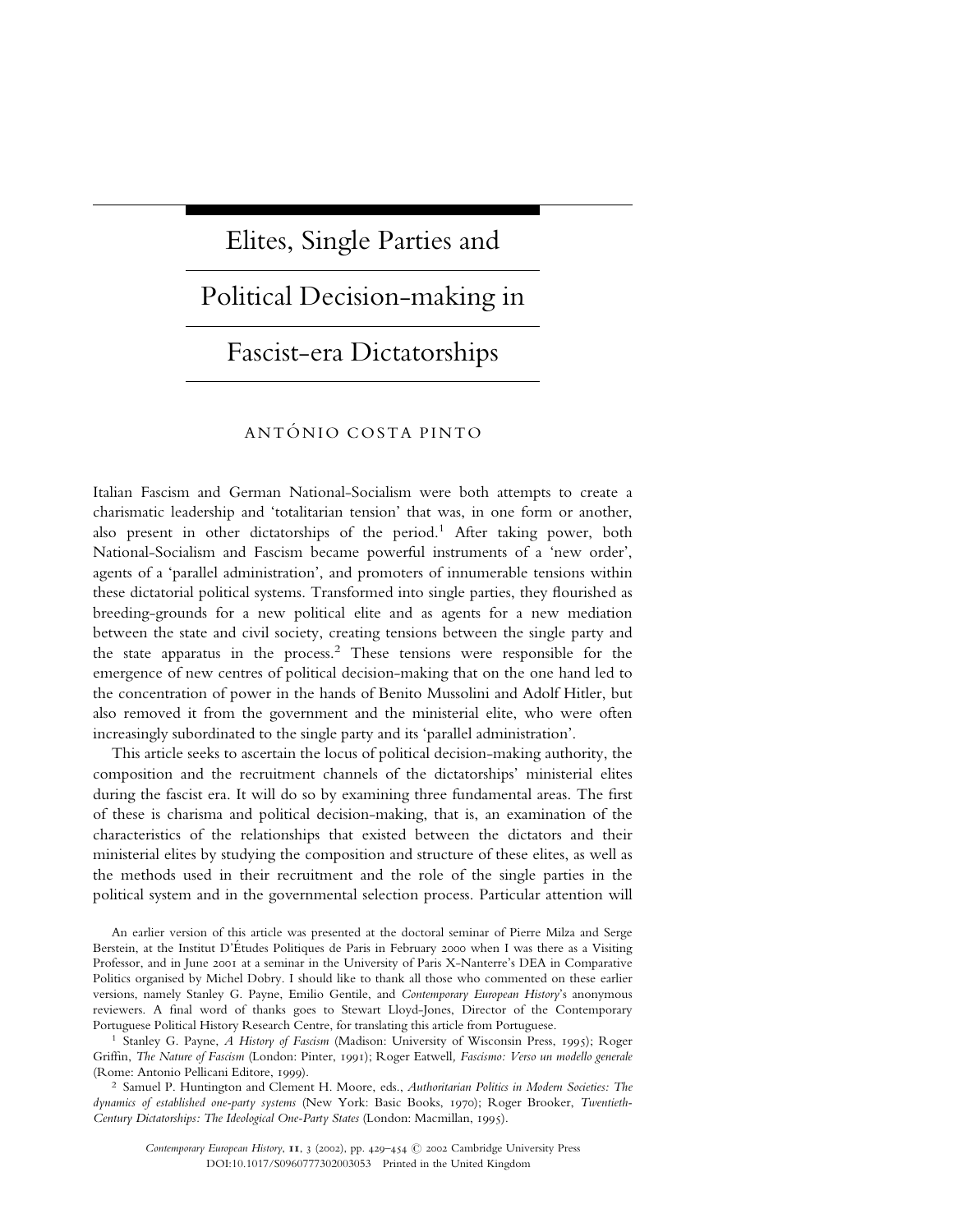be paid to the relationships between the single parties, the dictators, and the state in the selection and political composition of the governing elites, and to the impact of this relationship on the relocation of political decision-making power and the imposition of control over civil society in each regime.

Whilst their impact on the functioning of the political system may be difficult to assess, the personality of the leader is of particular importance within dictatorial regimes.<sup>3</sup> The analysis of their impact will be subordinated to an examination of the charismatic power of the dictators  $-$  that is to say, the Weberian type of legitimacy that the leader adopted in his relations with both the state and civil society. As M. Rainer Lepsius has noted, 'it may be difficult to distinguish between the idolisation of a leader and being considered charismatic'; however, the aspects that are analysed below relate essentially to the extent of the `de-institutionalisation of norms' and the bypassing of bureaucratic authoritarianism by the leader and his followers.<sup>4</sup> The second aspect, and one that complements the first, is related to the degree and extent of political and governmental decision-making that was concentrated in the hands of the dictator: the problem that some analysts of Nazism have characterised as the `strong dictator/weak dictator' tension.<sup>5</sup>

Awareness of the interaction between the single party, the government, the state apparatus and civil society appears fundamental if we are to achieve an understanding of the different ways in which the various dictatorships of the fascist era functioned. The party and its ancillary organisations were not simply parallel institutions: they attempted to gain control of the bureaucracy and select the governing elite  $-\overline{}$  forcing some dictatorships towards an unstable equilibrium in the process, even while they were the central agents for the creation and maintenance of the leader's charismatic authority. This article will focus on an analysis of the gradations of these tensions, that may be illustrated by the eventual emergence of a weaker or stronger 'dualism of power' that appears to be the determining factor in explanations for the typological and classificatory variations used to qualify those dictatorships that have been historically associated with fascism and which have been variously defined as 'authoritarian' and 'totalitarian', or as 'authoritarian' and `fascist'.<sup>6</sup> It is in this perspective that we will study four dictatorships that have each

<sup>&</sup>lt;sup>3</sup> See Jean Blondel, *Political Leadership: Towards a general analysis* (London: Sage, 1987); Fred I. Greenstein, Personality and Politics: Problems of Evidence, Inference, and Conceptualization (Princeton: (Princeton University Press, 1987); Aaron Wildavsky, `A Cultural Theory of Leadership', in Bryan D. Jones, eds., Leadership and Politics: New Perspectives in Political Science (Lawrence, KA: University Press of Kansas, 1989), 87-113.

<sup>4</sup> See M. Rainer Lepsius, `Charismatic Leadership: Max Weber's Model and Its Applicability to the Rule of Hitler', in Carl F. Graunmann and Serge Moscovici, eds., Changing Conceptions of Leadership (New York: Springer-Verlag, 1986), 55; and Ann Ruth Willner, The Spellbinders: Charismatic Political Leadership (New Haven: Yale University Press, 1983).

<sup>&</sup>lt;sup>5</sup> Hans Mommsen, From Weimar to Auschwitz (Princeton: Princeton University Press, 1991), 163±188.

<sup>6</sup> Juan J. Linz, Authoritarian and Totalitarian Regimes (Boulder: Lynne Rienner, 2000); and idem, `Fascism, breakdown of democracy: authoritarian and totalitarian regimes. Coincidences and distinctions', mimeograph, 2001. For a general overview see Roger Griffin, 'The Primacy of Culture: The Current Growth (or Manufacture) of Consensus within Fascist Studies', Journal of Contemporary History, 37, 1 ( January 2002).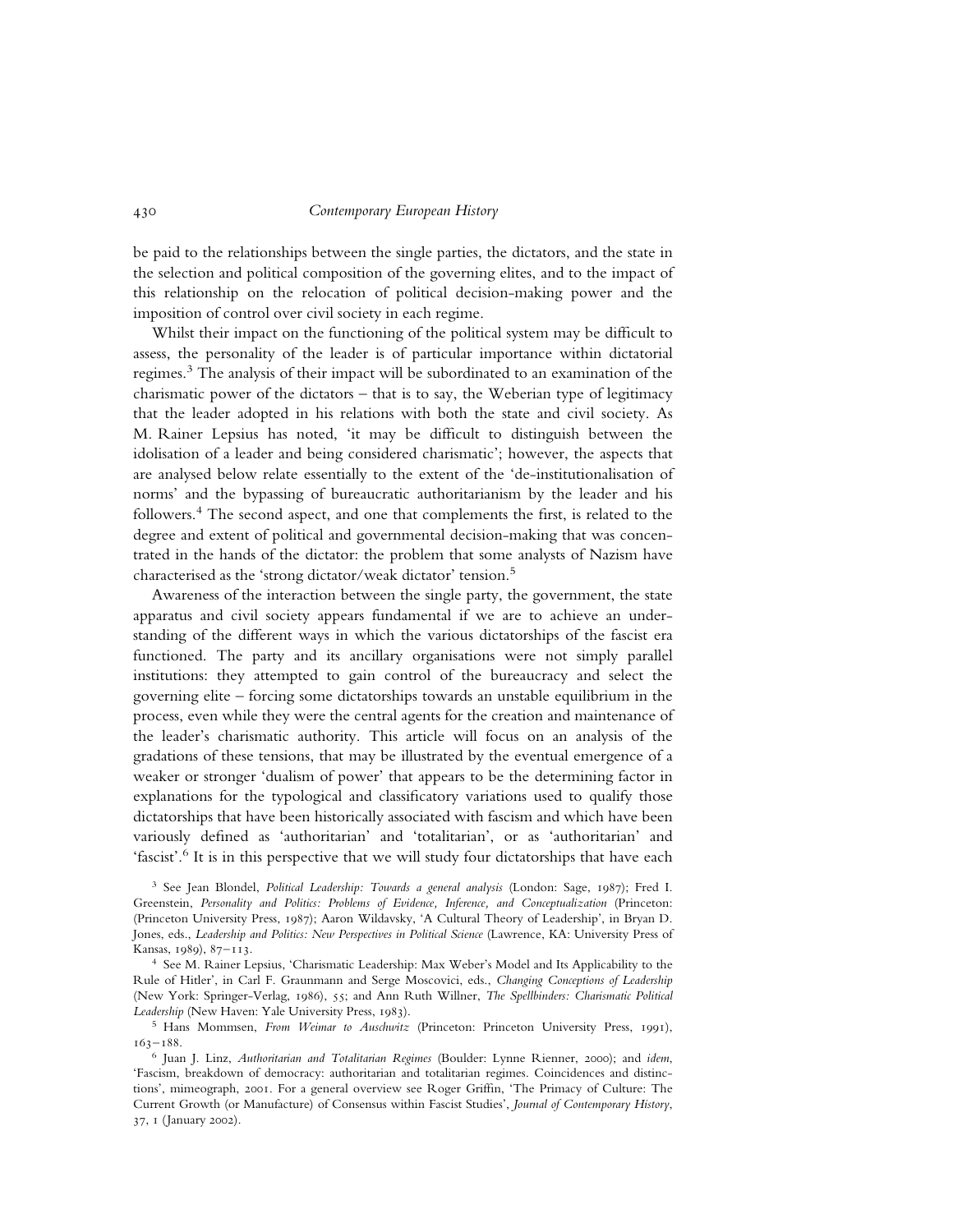been associated with European fascism: Portuguese Salazarism, Spanish Francoism, Italian Fascism and German National-Socialism.<sup>7</sup>

# Power and political decision-making during Salazarism

Portugal's Estado Novo (New State), led by António de Oliveira Salazar, a young university professor with links to the Catholic Centre Party who had become Minister of Finance in 1928, was consolidated in the 1930s out of a military dictatorship that had been implanted in 1926.<sup>8</sup> The regime's single party, which had been created by the Interior Ministry, was weak and was initially controlled by the administration, over which Salazar's rule was complete.<sup>9</sup> Benefiting from a new constitution – the product of a compromise between corporatism and liberalism that had been approved by popular plebiscite in  $1933 -$  Salazar created the single party, the União Nacional (UN - National Union), from above, ensuring that it remained weak and elitist from its very foundation in 1930. The UN was not given any predominant role over either the government or the administration, its position being simply one of political control, as a tool for the selection of members of the Chamber of Deputies and of the local administration, and to provide some legitimacy in the 'non-competitive elections' that were regularly held.<sup>10</sup>

Salazar could not be considered a charismatic leader in the strict Weberian sense. The confusion that exists between the personalisation of power or the emergence of a leadership cult as developed by the propaganda apparatus that is inherent to the majority of the twentieth-century dictatorships and charisma is large, and has at times characterised analyses of Salazarism. However, Salazar was, above all, a master whose manipulation of a perverted rational-legal legitimacy meant that he had little need to seek recourse to a charismatic style that could rise above bureaucratic and governmental mediation between himself and the `Nation'. Moreover, the military origins of his regime ensured that his position was linked to that of the president of the republic, General Antonio de Fragoso Carmona, who had been formally legitimated in direct elections and who retained the authority to dismiss Salazar.

His extensive centralisation of decision-making clearly justifies the use of the expression `strong dictator' in any characterisation of the power exercised by Salazar. The historical structure of Portuguese society and its political and administrative systems were to help Salazar: a small country, a centralist administration, a

<sup>7</sup> As both Iberian dictatorships continued long after the end of the fascist era, this article will consider these regimes from their creation during the 1930s to the end of the Second World War in 1945.

<sup>8</sup> António Costa Pinto, Salazar's Dictatorship and European Fascism: Problems of Interpretation (New York: SSM-Columbia University Press, 1995). See also Manuel Lucena, 'Salazar', in António Barreto and Maria Filomena Mónica, eds., Dicionário de História de Portugal-Suplemento, Vol. 9 (Oporto: Figueirinhas, 2000),  $283 - 368$ .

<sup>&</sup>lt;sup>9</sup> Manuel Braga da Cruz, O Partido e o Estado no Salazarismo (Lisbon: Presença, 1988).

<sup>10</sup> See Philippe C. Schmitter, Portugal: do Autoritarismo à Democracia (Lisbon: Imprensa de Ciências Sociais, 1999), 71-102.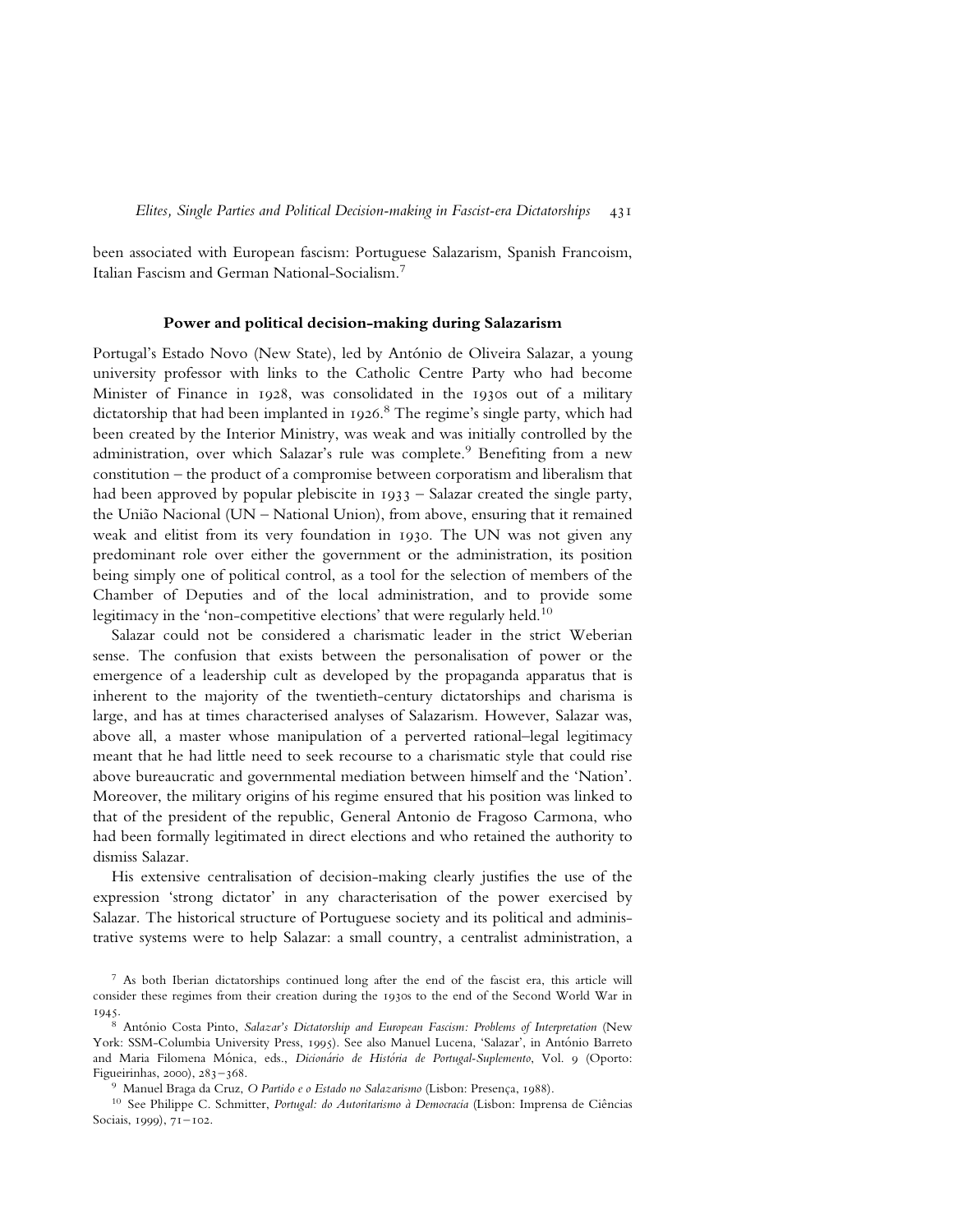top-heavy state apparatus and a weak civil society, a very small qualified social and administrative elite, with extremely limited access to a highly elitist university system.<sup>11</sup> However, his traditionalist Catholicism and his juridical and financial education, associated with a style of state management that was very much his own, distinguished Salazar from the other dictators of this period.

Cold and distant from his ministers and supporters and having cultivated a reduced circle of `political counsellors', Salazar stamped his own style on the management of government and politics. The main characteristic of this style was an almost obsessive concern for the minutiae of all areas of government. Whilst many of the other dictators concentrated on areas of central importance to their own  $person - generally foreign policy, internal security and the armed forces - Salazar$ additionally retained control of the more `technical' portfolios, at least during the period in question.

Some of these more stylistic traits were affirmed from the very beginning, when Salazar took over the Ministry of Finance during the military dictatorship  $$ particularly with respect to matters relating to the budget and the State's finances. Once he had become prime minister, his attentive gaze extended into practically every piece of legislation, going far beyond those necessary for control that were common in other dictatorial political systems. Despite surrounding himself with competent ministers, Salazar refused to allow them anything but the smallest margin for autonomous decision-making. On the other hand, the amount of information to which he had access was impressive, extending far beyond that appropriate to the ministerial level.

The history of relations between Salazar and his ministers during the period in question is one of the concentration of decision-making power in the person of the dictator and of the reduction of the independence of both the ministers and of the president of the republic.<sup>12</sup> One of the first symptoms of this process was the rapid elimination of collegiality within the Council of Ministers, and a drastic reduction in the number of meetings of this body, particularly from 1933 onwards.

The main characteristic of the concentration of power in his person is reflected in Salazar's formal accumulation of the most important ministerial portfolios, or at least the accumulation of those portfolios that Salazar himself considered most important. Salazar was Minister of Finance from 1928 to 1940, added to which he accumulated the Ministry of Foreign Affairs from 1936 to 1947, and also, in order to secure his control over the military, the Ministry of War, which he headed from 1936 to 1944.<sup>13</sup>

<sup>&</sup>lt;sup>11</sup> See Hermínio Martins, Classe, Status e Poder (Lisbon: ICS, 1998), 105-12; António Costa Pinto and Pedro Tavares de Almeida, `On Liberalism and Civil Society in Portugal', in Nancy Bermeo and P. Nord, eds., Civil Society before Democracy (New York: Rowman & Littlefield, 2000), 3-21.

<sup>&</sup>lt;sup>12</sup> António Costa Pinto, 'O Império do Professor: Salazar e a elite ministerial do Estado Novo, 1933-1945', Análise Social, 157 (Winter 2001), 1055-76; see also Pedro Tavares de Almeida, António Costa Pinto and Nancy Bermeo, eds., Who Governs Southern Europe? Regime Change and Ministerial Recruitment, 1870s-2000 (London: Frank Cass, forthcoming, 2002).

<sup>&</sup>lt;sup>13</sup> See Telmo Faria, *Debaixo de Fogo. Salazar e as Forças Armadas, 1933*-41 (Lisbon: Cosmos, 2001).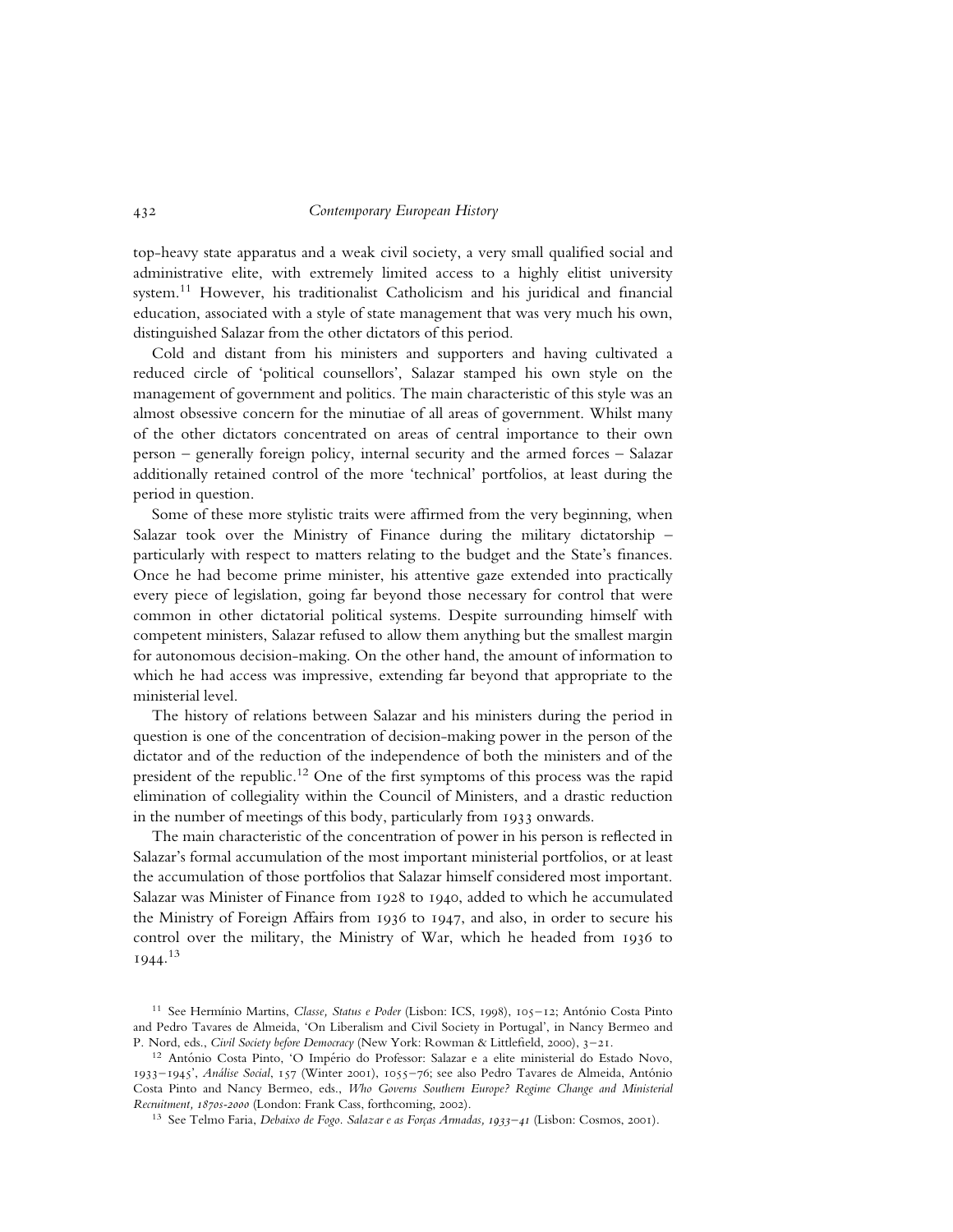The second trait of his style of government was the progressive diminution of the Council of Ministers, whose authority was undermined through Salazar's preference for meetings with individual ministers.<sup>14</sup> From the mid-1930s, meetings of the Council of Ministers had become symbolic affairs, held only when there were major external or domestic policy issues that required demonstrations of a united front for the nation, or when there was a major reshuffle of ministerial portfolios. In some cases, these meetings were held in the presence of the president in order to emphasise their purely symbolic nature. Salazar was also to abandon the previously normal practice of collective dismissal: from 1936, he began to replace up to onethird of the Council of Ministers every three to four years.

Another characteristic of his relationship with his ministers was that of emphasising the `technical' nature of their function. The truly political areas of the regime were not, in general, accorded ministerial rank, with such matters being dealt with by Salazar directly. This was the case, for example, with António Ferro's National Propaganda Secretariat (Secretariado de Propaganda Nacional – SPN), which was entirely dependent on the prime mMinister. Another such body was the Under-Secretariat of State for Corporations and Social Welfare (Sub-secretaria de Estado das Corporações e Previdência Social – SECPS), which was not elevated to ministerial status until 1945. Salazar's official position was that despite 'politics, as a human art [being] forever necessary as long as mankind exists; government . . . will increasingly be a scientific and technical function'.<sup>15</sup>

As a political regime, however, it is important to stress that the locus of power and of political decision-making was always situated with the dictator and with the government, as it was through these that the great majority of decisions passed. As we will see below, in several of the dictatorial regimes both the government and its administration were to some extent subjected to interference from a single party that had become an influential organisation. This did not happen in Portugal, where a centrally controlled public administration was instead the main instrument of dictatorial political power. When the Estado Novo created such organisations as the paramilitary youth movement, Mocidade Portuguesa (Portuguese Youth  $-$  MP), and the anti-Communist militia, the Legião Portuguesa (Portuguese Legion  $-$  LP), these were controlled by the Ministry of Education and the Ministry of the Interior respectively, upon which they remained dependent for the duration of the regime. The same was also true of Salazar's political police, the Polícia de Vigilância e de Defesa do Estado (State Vigilance and Defence Police - PVDE), which was responsible to the Ministry of the Interior.<sup>16</sup>

<sup>&</sup>lt;sup>14</sup> Franco Nogueira, Salazar, Vol. II (Coimbra: Atlântida, n.d.), 186.

<sup>&</sup>lt;sup>15</sup> Ibid., Salazar, Vol. III (Coimbra, Atlântida, 1978), 290.

<sup>&</sup>lt;sup>16</sup> Simon Kuin, 'Mocidade Portuguesa nos Anos Trinta: a instauração de uma organização paramilitar de juventude', Análise Social, 122 (1993), 555-88; Anne Cova and António Costa Pinto, 'Femmes et Salazarisme', in Christine Fauré, ed., *Encyclopédie politique et historique des femmes* (Paris: PUF, 1997), 685-99; Luís Nuno Rodrigues, A Legião Portuguesa: A Milícia do Estado Novo, 1936-1944, (Lisbon: Estampa, 1996).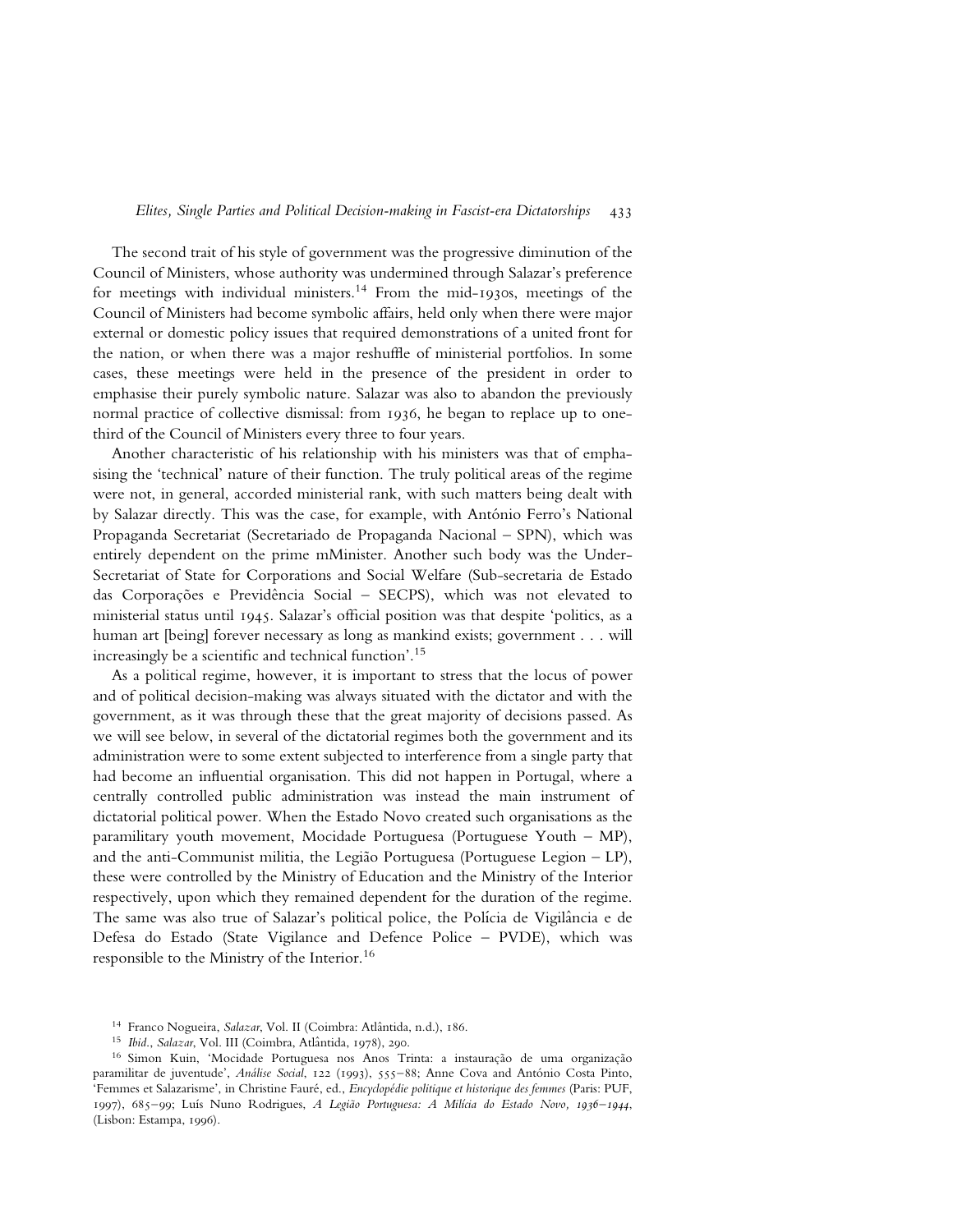# The ministerial elite

The main characteristics of the Estado Novo's governing elite was that they belonged to a small and exclusive political and bureaucratic class that almost completely dominated the senior ranks of the armed forces, the senior administration, and the universities - within which the legal profession was strongly represented.

Having been formed out of a military dictatorship, the most significant changes introduced by the Salazarist regime were concerned mainly with reducing the military component. While the military retained a significant presence within the ministerial elite, amounting to 28 per cent, mainly in the military and colonial portfolios, there was an unprecedented increase in the involvement of university professors, who came to hold around 40 per cent of all ministerial portfolios. A third group, that of the liberal professionals (e.g., lawyers, journalists, and so on), also maintained an important presence, with 20 per cent of the ministerial positions. It is also instructive to note the overwhelming presence of ministers who had had professional experience within public administration  $-$  almost 78 per cent of the ministers had previously been civil servants in one form or another. Ministerial turnover also declined significantly, from sixty-five ministers between 1926 and 1933 to only twenty-eight between 1933 and 1945.

The number of university professors and, specifically, of professors of law, obviously merits particular attention. It is important to note that this trait of the Salazar regime was not particular to the period being analysed here, but that it was a structural feature of the Estado Novo's political elite for most of the regime's existence.

The predominance of law graduates within the administrative and bureaucratic elite was a characteristic of continental Europe that had been inherited from the past.<sup>17</sup> Although there are no statistics available for the 1930s, it is probable that law graduates accounted for the majority of senior public administrators during that time. The Portuguese case from the 1930s onwards presents us with a clear illustration of Ralf Dahrendorf's thesis that `the true continental equivalent of Britain's public schools as a means to achieve power is the study of law'.<sup>18</sup>

The law faculties of both Coimbra and Lisbon universities were already the main educators of the Portuguese political and bureaucratic elite, and their equivalent status to the French Grands Ecoles was reinforced throughout this period.<sup>19</sup> Although there were some continuities inherited from the liberal First Republic  $(1910-26)$ , with Salazar a section of the law professors were transformed into a super-elite, spread throughout the leading sections of the economic, bureaucratic and political worlds. It is also important to emphasise that we are talking about an

<sup>&</sup>lt;sup>17</sup> See John A. Armstrong, *The European Administrative Elite* (Princeton: Princeton University Press, 1973).

<sup>18</sup> Cited in Martins, Classe, Status e Poder, 111.

<sup>&</sup>lt;sup>19</sup> For more about the Grands Ecoles and their role in the formation of the French elites see Ezra N. Suleiman, Elites in French Society: The politics of survival (Princeton: Princeton University Press, 1978).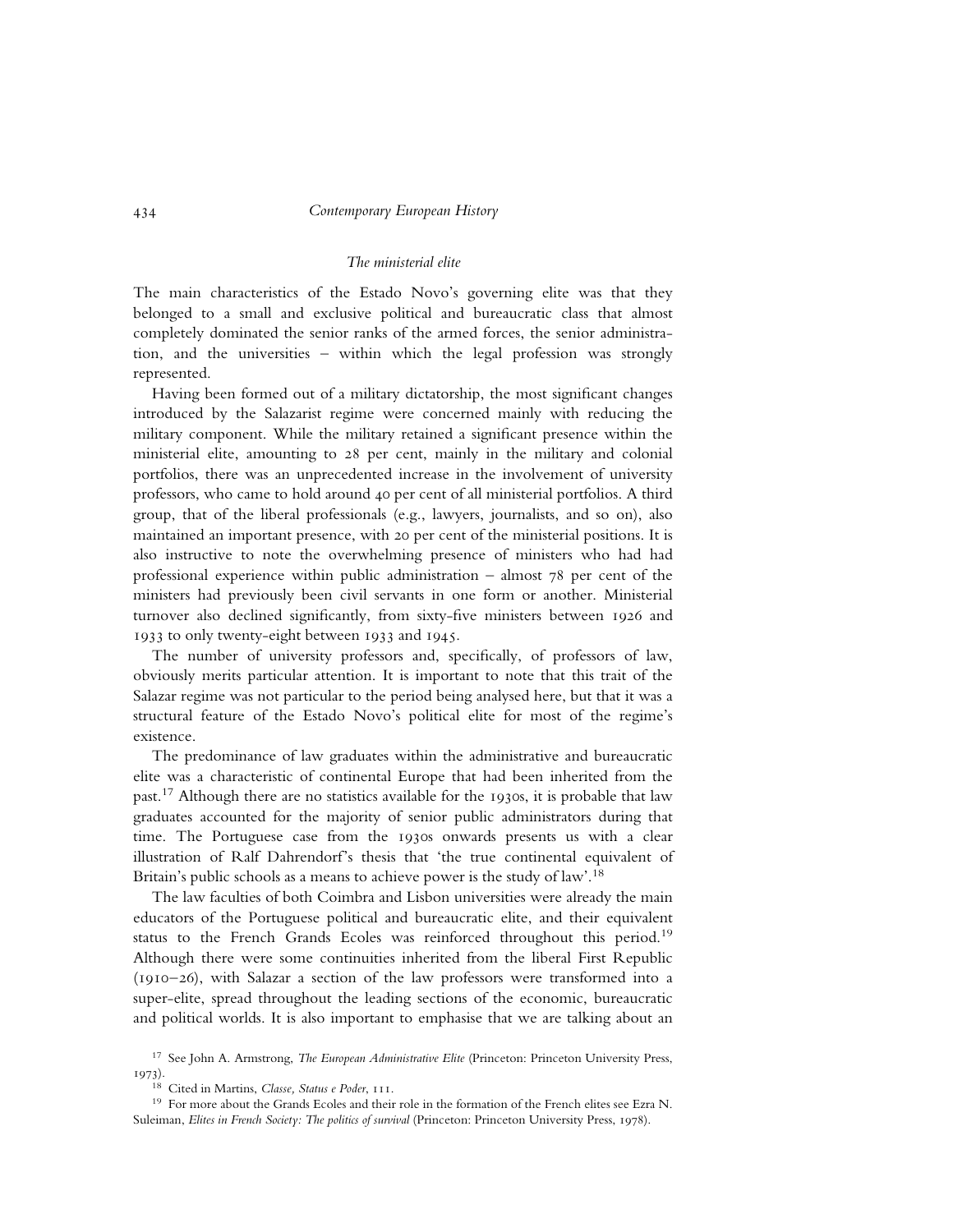extremely small and closed universe in which, during the 1930s, there were many university professors from outside the legal field who were also government ministers.

Very few of Salazar's ministers had been active in politics during the First Republic, and virtually none had occupied any position within the republican regime. Because of their youth, some had only become involved in politics after the 1926 coup, and almost all were ideologically and politically affiliated to Catholic conservatism and monarchism. Whilst the dual affiliation of 'Catholic and monarchist' was shared by some members of the elite, the fundamental issue  $-$  particularly in  $relation$  to the military dictatorship  $-$  was the steady reduction within the ministerial elite of those who had been affiliated to the conservative-republican parties, and the corresponding increase in those whose roots were in the monarchist camp, and particularly those who had been influenced during their youth by the Action Française inspired royalist movement, Integralismo Lusitano (Lusitanian Integralism ± IL). Those whose connections were with Catholicism also saw their numbers slightly increase. A large number had no previous affiliation, and only a small and infamous minority had come through Rolão Preto's fascist Nacional Sindicalismo (National Syndicalism  $-$  NS) following its prohibition in 1934.<sup>20</sup> The remainder may be identified by their connections to conservative ideas associated with the more pragmatic and inorganic 'interest'-based right wing.<sup>21</sup>

The use of the classifications 'military', 'politician' and 'technician' allows us to illustrate an important comparative dimension in the study of authoritarian elites, and to know their sources of recruitment and the extent of the more `political' institutions' access to the government, particularly when such access is to the central location of political power.<sup>22</sup>

Given the conjunction of a political elite with extremely strong technical competences, with some of the institutions, the armed forces for example, that contained some politicised officers, as well as participants in the regime's political organisations, in parliament and as militia leaders in the LP, Salazarism presents us with some complex boundary cases. Nevertheless, despite the Portuguese example confirming the tendency towards a greater presence of 'politicians' in the institutionalisation and consolidation phases of dictatorships, followed by a process of `routinisation' that strengthened the technical±administrative elements, the governing elite during the 1930s was more one of 'technicians' (40 per cent) than of

<sup>20</sup> António Costa Pinto, The Blue Shirts: Portuguese fascism and the New State (New York: SSM-Columbia University Press, 2000).

<sup>21</sup> Pedro Aires Oliveira, Armindo Monteiro: Uma biografia política (Lisbon, Bertrand, 2000), 56.

<sup>22</sup> Harold D. Lasswell and Daniel Lerner, eds., World Revolutionary Elites: Studies in Coercive Ideological Movements (Cambridge, MA: MIT Press, 1965). In the classifications used here, the following distinctions are used: military - those ministers who, prior to their nomination, had spent most of their professional life as officers in the armed forces; politicians - those who were activists and leaders of official regime organisations or, previously, of other political organisations prior to taking office; technicians - those ministers who had previously been professional administrators or specialists, and who had not been active in the regime's political organisations or who had not been actively involved in politics prior to becoming government ministers.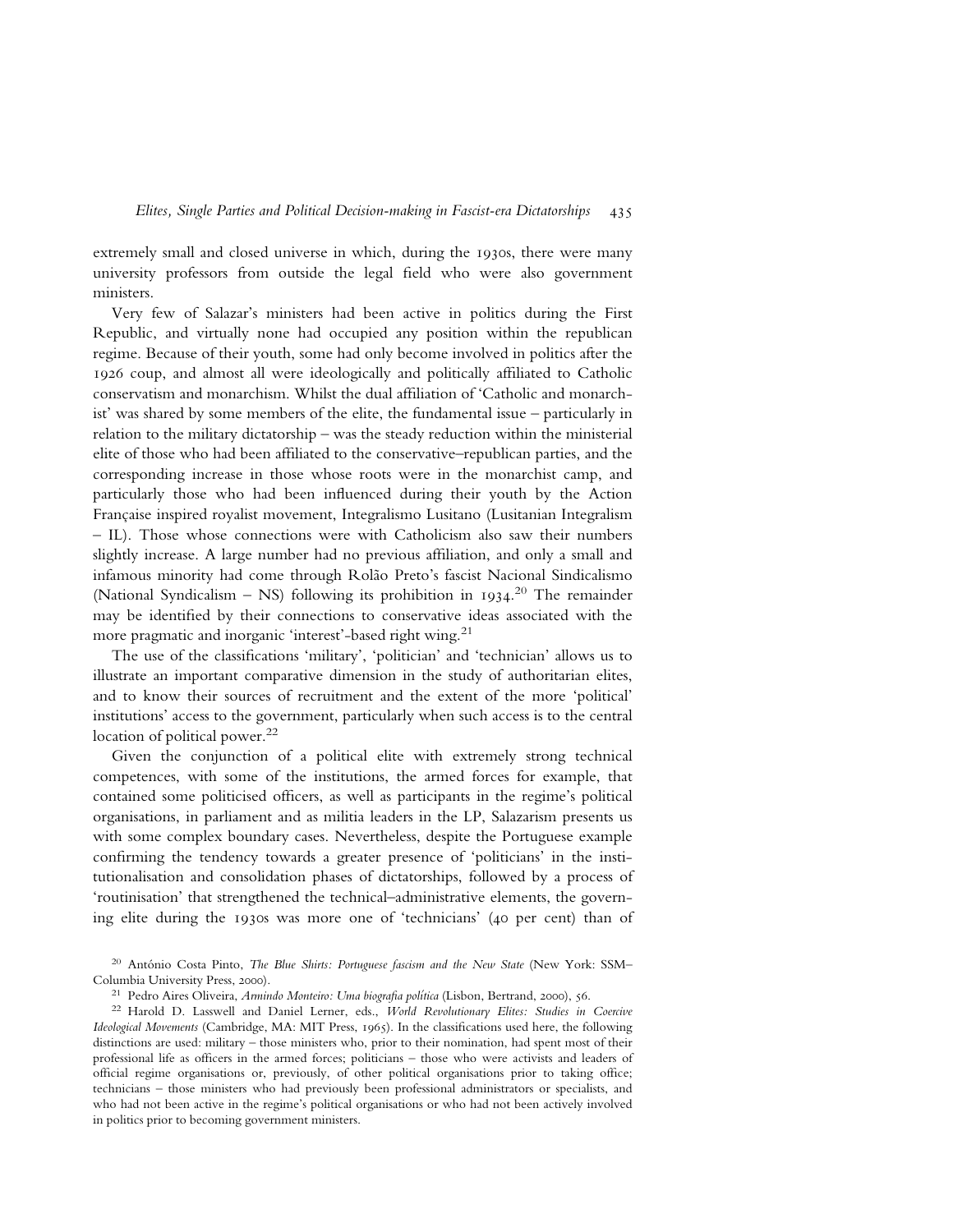`politicians' (31 per cent).<sup>23</sup> These results, when complemented with an analysis of other indicators of the ministerial elite's cursus honorum, clearly indicate the reduced presence of the truly political institutions of the regime as a central element for access to the government. It should be noted, however, that even the `politicians' were tightly woven into the university elite.

# Routes to Governmental power

What can a study of the political functions performed by the Salazarist ministerial elite prior to their appointment tell us about the main routes to power? Only two of the twenty-eight ministers during this period exercised any leadership functions within either the MP or the LP, neither of which were, in any event, political institutions with privileged access to the government. The same also applies to those who came from local administration; the four former Civil Governors or the six former municipal mayors. It should also be noted that some of these twelve were officers in the armed forces, and that the civil governorships that were occupied by military officers were a legacy of the military dictatorship that was not ended until the end of the 1930s.

Of greater significance was the number of deputies and those who had occupied leading positions within the UN, of which there were a total of ten. Whilst being a leader, or even a member, of the single party was never considered a pre-requisite for entry into the government, it was almost certainly perceived to be a good thing. We should also note that these ministers accumulated senior positions within the public administration and the university system. Participation in the single party was, therefore 'quite helpful [especially when] combined with other qualifications: [such as] a brilliant academic or civil service career, and identification with other groups . . . such as religio-political interest groups'.<sup>24</sup>

We should also note that very quickly progression via a state under-secretariat and secretariat came to be considered a privileged path for future ministers and that this was a route to office followed by a sizeable proportion of the ministerial elite of this time. Similarly, whilst the coalition that initially overthrew the liberal republic included a significant number of different 'political families', some of which were excluded from the construction of Salazarism, it remains difficult, if we are to attribute to them the habitual minimalist structural connotations, to consider them as actors in the dictatorship's decision-making process. Using this minimal definition we can say that of the formal and informal political pressure groups within the dictatorship that were recognised as 'tendencies', two important and often interlinked 'families' emerged: the Catholics and the monarchists.<sup>25</sup> The role of these

<sup>&</sup>lt;sup>23</sup> Paul Lewis reaches a similar conclusion for the period 1932-47. See 'Salazar's Ministerial Elite, 1932-1968', Journal of Politics, 40 (August 1978), 622-47.

<sup>&</sup>lt;sup>24</sup> Juan J. Linz, 'An Authoritarian Regime: Spain', in Stanley G. Payne, ed., Politics and Society in Twentieth Century Spain (New York: Franklin Watts, 1976), 184.

<sup>&</sup>lt;sup>25</sup> Manuel Braga da Cruz, Monárquicos e Republicanos sob o Estado Novo (Lisbon: Dom Quixote, 1987).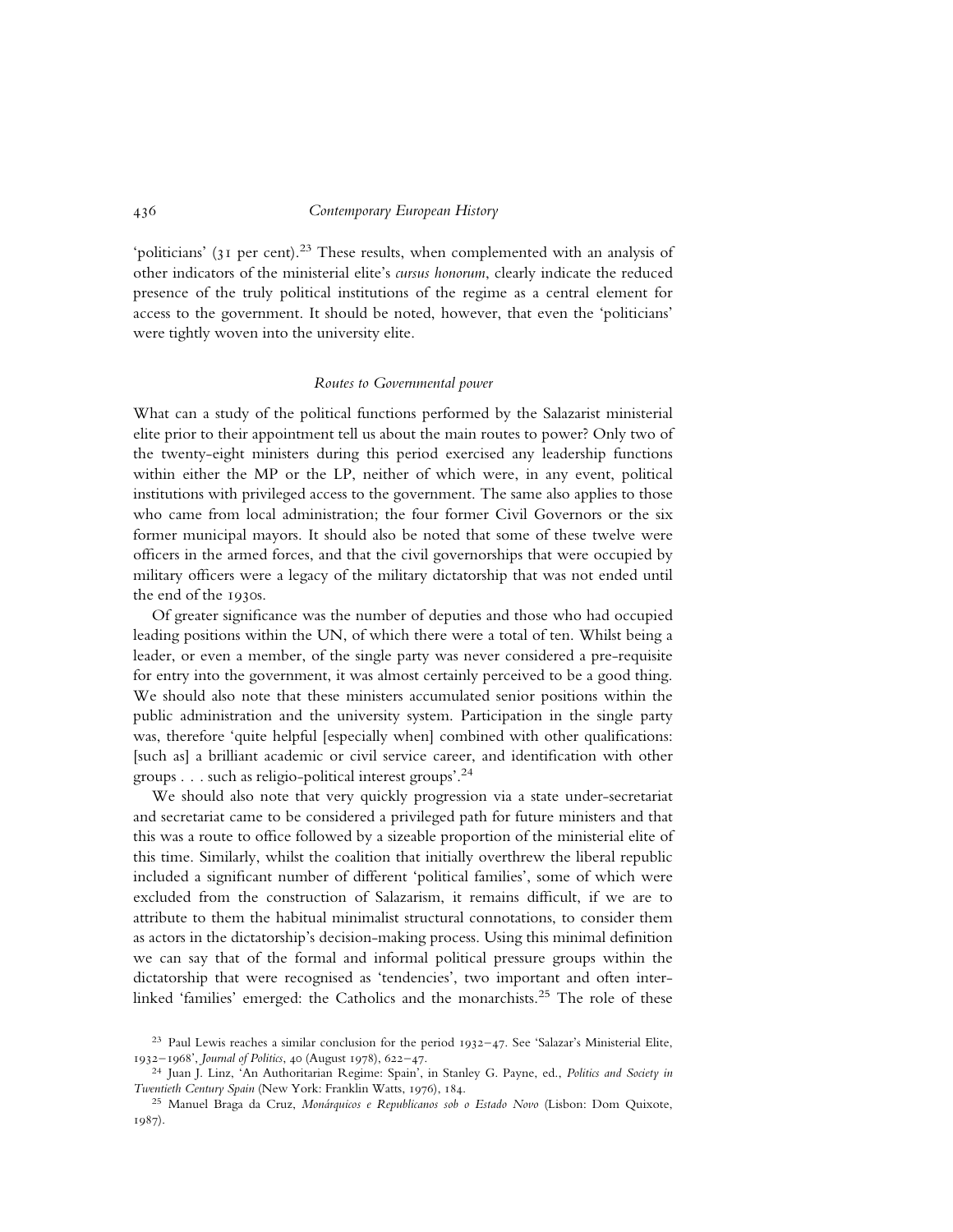two 'families' in the composition of the Portuguese governmental elite is much less clear than was the case in Spain, however, where Franco was much better conditioned than Salazar to think in terms of the balance between these `families' within the regime.

Portugal's single party, being kept organisationally weak and dependent, was never an important element in either the political decision-making process or in the selection of the ministerial elite. Several organisations, such as the militia (LP), the youth organisation (MP) and the political police (PVDE), were kept entirely dependent on the ministers. The National Propaganda Secretariat (SPN) was a general directorate within the state apparatus, equipped with its own autonomous leadership that was responsible to Salazar directly rather than to the party. The Federação Nacional de Alegria no Trabalho (National Federation for Happiness at Work - FNAT), a modest Portuguese version of Mussolini's Dopolavoro and Hitler's Deutsche Arbeitsfront (DAF), was dependent upon the Under-Secretary of State for Corporations.<sup>26</sup> The party's main function was to select the local and the parliamentary elites, and it remained small and devoid of mobilisational organisations.<sup>27</sup>

In sum, not only was there no tension between Salazar's UN and the state, but neither the dictatorial system nor the political decision-making and implementation processes were ever threatened by the existence of autonomous political institutions directly subordinated to the dictator.

### Francoism, 1939-45

Whilst the two Iberian dictatorships eventually converged as forms of authoritarianism throughout their long duration, their markedly different origins were evident during the period being studied.<sup>28</sup>

The main characteristic of Francoism was its radical break with the Second Republic. The product of a protracted and bloody civil war in which there were a greater number of political purges and executions than during the overthrow of any other democratic regimes following the First World War, Francoism as a political system rejected the fundamentals of the liberal legacy and was inspired by fascism to a much greater degree than was Salazarism.<sup>29</sup> General Francisco Franco was creating

<sup>29</sup> The debate 'fascism-authoritarianism' has, during the past decade, lost its ideological content in both Portugal and in Spain. Curiously, however, it was recently raised once again in an article that, unfortunately, mixed good analyses of conservative interpretations that were clearly sympathetic to the interwar Iberian and Latin American dictatorships with erroneous references to works by Juan J. Linz, Phillipe C. Schmitter and others. See Ido Oren, `Uncritical Portrayals of Fascist Italy and of Iberic-Latin

<sup>&</sup>lt;sup>26</sup> José Carlos Valente, Estado Novo e Alegria no Trabalho: Uma História Política da FNAT (1935-1958) (Lisbon: Colibri, 1999).

<sup>&</sup>lt;sup>27</sup> See the articles by Rita Carvalho, Tiago Fernandes and J. M. Tavares Castilho in Penélope, 24 (October 2001), 7-84.

<sup>&</sup>lt;sup>28</sup> See Stanley G. Payne, *The Franco Regime, 1936-1975* (Madison: University of Wisconsin Press, 1987); Javier Tusell, La Dictadura de Franco (Madrid: Alianza Editorial, 1988); Manuel Peréz Ledesma, 'Una Ditadura 'Por la Gracia de Dios', História Social, 20 (Otoño 1994), 73-193; José Luis García Delgado, ed., Franquismo: El juicio de la historia (Madrid: Ediciones Temas de Hoy, 2000).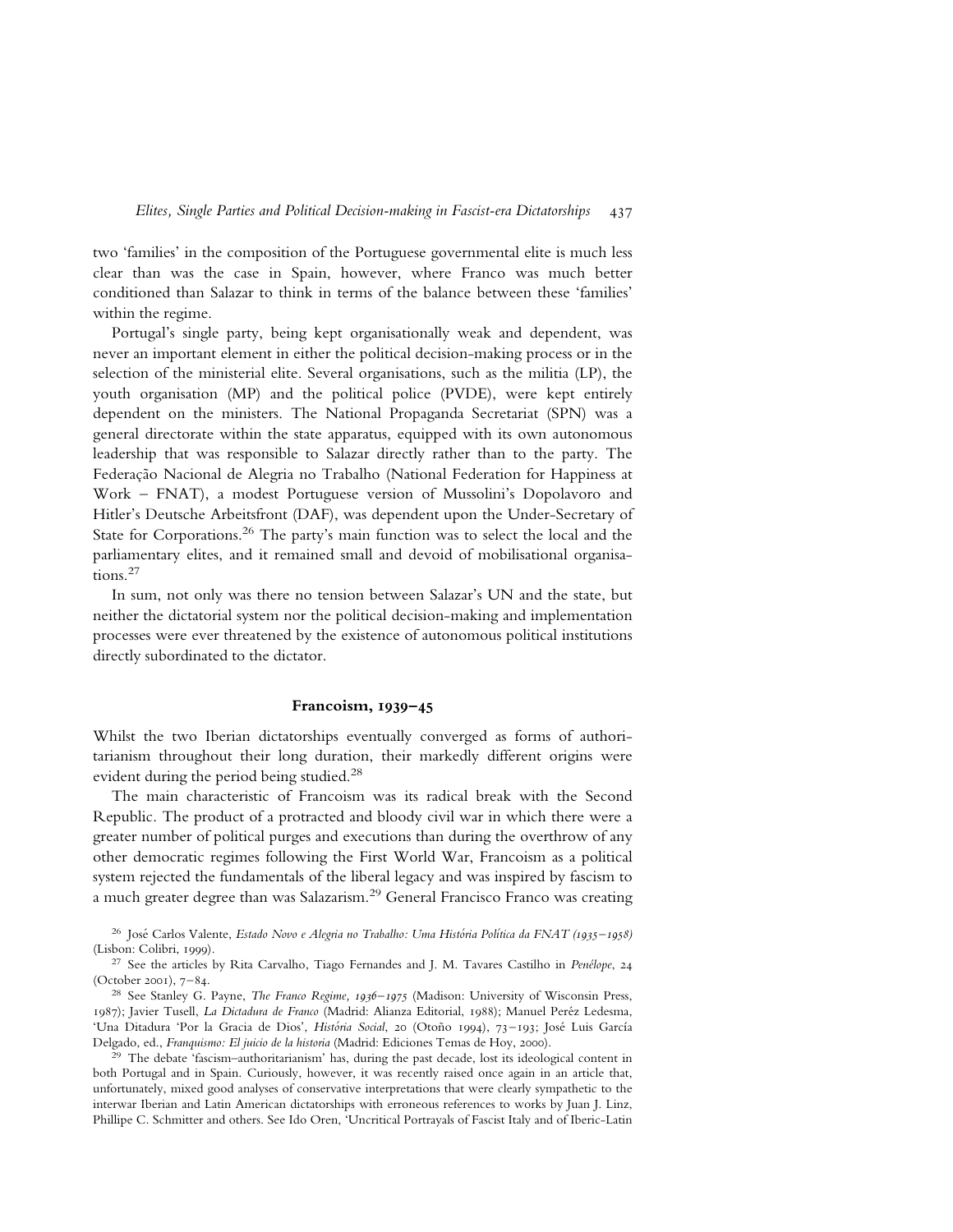the embryo of his future political system within those areas that had been occupied by his Nationalists, a system that was marked by a reactionary and militaristic coalition of Catholics, monarchists and fascists.<sup>30</sup> It is also true that during the early years, the construction of Franco's regime was greatly influenced by developments in the Second World War.

In order to create his single party, the Falange Española Tradicionalista y de las Juntas de Ofensiva Nacional-Sindicalista (FET-JONS), which was based around the small Spanish fascist movement, Franco forced the fascist Falange's integration with the Catholics and the monarchists, setting in motion his ambition to create a regime that was closer to fascism from the very beginning.<sup>31</sup> During the civil war, the Falange lent Franco the support of their political militants and their ideology as well as their modest fascist militia in the hope that their imposed 'unification' would then ensure for them `a genuinely fascist role in the implementation of a mobilised society'.<sup>32</sup> The fascists, however, saw their position weaken as a result of their inclusion into a single party that also incorporated several other `political families'. The Francoist single party was a heterogeneous union that maintained several identities, particularly at the intermediate levels.<sup>33</sup> Nevertheless, Franco and the victors of the civil war initially outlined the creation of a Spanish `New State', one that lacked the palliatives and compromises of the Portuguese Estado Novo, even though the tentative outlines of its proposed totalitarianism were to be rapidly eliminated as the defeat of `German Europe' became more predictable.

In terms of legitimacy, Francoism was much closer to the charismatic model, even although it included a strong religious aspect that was practically absent in the Italian example, and completely non-existent in Hitler's Germany. Franco's concessions to Spain's liberal past were very few and far between, and the dictator did not have to deal with either a president or a king, subordinate or not, and nor did he have to pervert a parliament, as had both Salazar and Mussolini. As Stanley Payne noted, in 1939 the Spanish dictator `was the European ruler who, both formally and theoretically, retained the most absolute and uncontrolled power'.<sup>34</sup>

Some of Franco's personal characteristics and his relationship with the institutions that were the bases of his victory were to influence the nature of the new political

<sup>30</sup> For more on this early period see Antonio Cazorla Sánchez, Las Políticas de la Victoria: La consolidacíon del Nuevo Estado franquista (1938-1953) (Madrid: Marcial Pons, 2000).

Dictatorships in American Political Science', Comparative Studies in Society and History, 42, 1 (January  $2000$ ,  $87 - 118$ .

<sup>&</sup>lt;sup>31</sup> For more on the Falange see Stanley G. Payne, Fascism in Spain, 1923-1977 (Madison: University of Wisconsin Press, 2000).

<sup>32</sup> Ricardo Chueca, El Fascismo en los comienzos del régimen de Franco: Un estudio sobre la FET-JONS (Madrid: CIS, 1983), 401.

<sup>&</sup>lt;sup>33</sup> Juan J. Linz, 'From Falange to Movimiento-Organización: The Spanish Single Party and the Franco Regime, 1936-1968', in Huntington and Moore, Authoritarian Politics, 128-203. For an illustration of this diversity see Glicerio Sánchez Recio, Los Quadros Políticos Intermedios del Régimen Franquista, 1936-1959 (Alicante: Instituto de Cultura 'Juan Gil-Albert', 1996). For more on the local level, see Angela Cenaro Lagunas, Cruzados y Camisas Azules: Los orígines del franquismo en Aragón, 1936±1945 (Zaragoza: Prensas Universitarias de Zaragoza, 1997).

<sup>34</sup> Payne, Fascism in Spain, 487.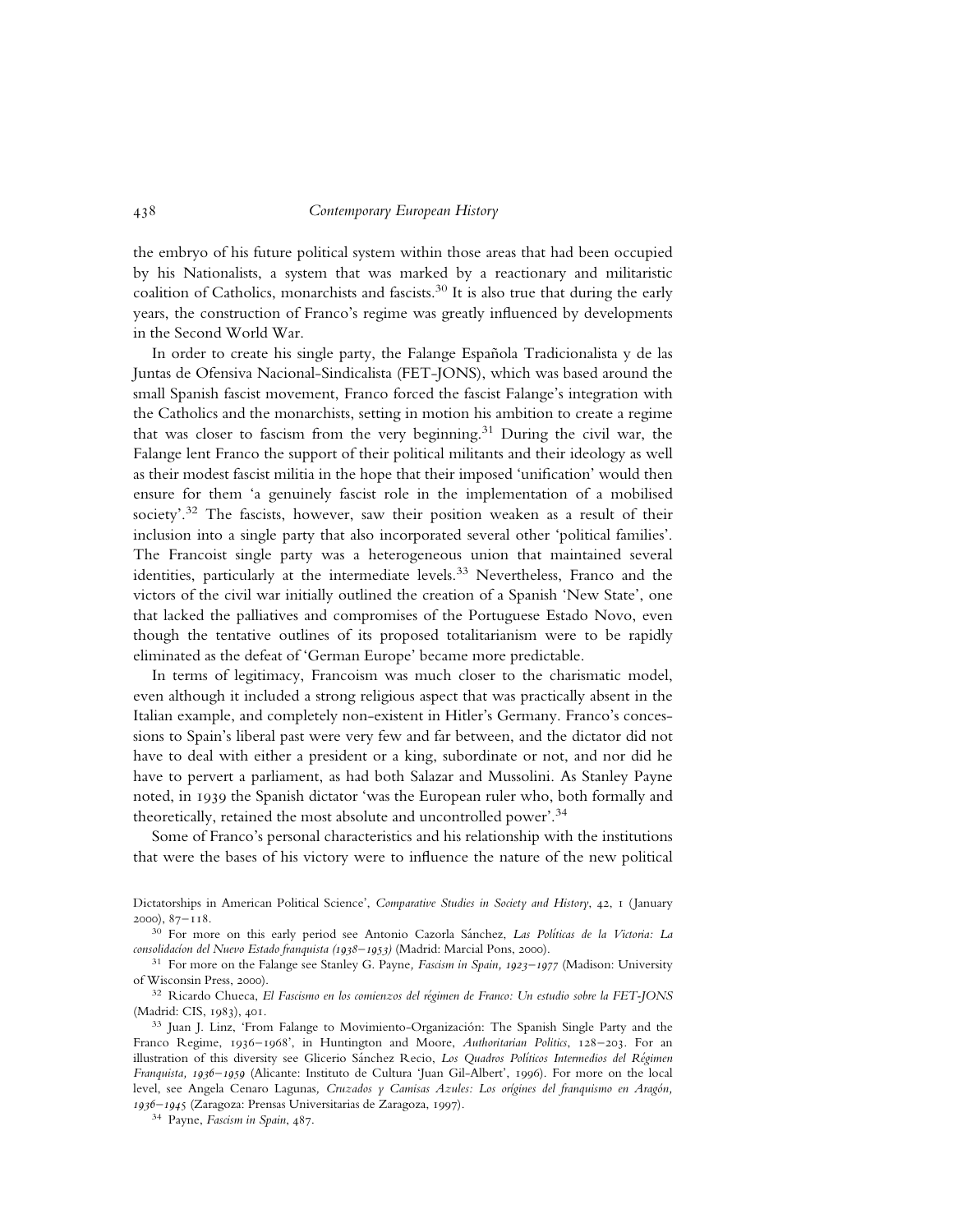system. Franco was an average general with very few political ideas beyond the values of order, anti-communism, traditionalist Catholicism and an obsession with the 'liberal-Masonic conspiracy'.<sup>35</sup> Franco's relationship with the FET-JONS was also more utilitarian than ideological  $-$  he was not the original party leader and neither was the party to be a determining factor in his taking power, sensitive as he was to both the armed forces and the Catholic Church  $-$  the other powerful institutions involved in founding the new regime. Despite Franco's support for the Axis powers during the Second World War, his intellectual background and his professional career make it difficult to position him as a fascist leader once he was in power.

Franco placed the single party under his and his government's strict control. Nevertheless, FET-JONS not only managed to create a party apparatus and ancillary organisations that were much more powerful than those enjoyed by its Portuguese counterpart, but its access to both the national government and the local administration was also much greater.

# Franco's Ministerial Elite,  $1939-45$

As a dictator, Franco's managerial style differed from that of Salazar in that he was less concerned with the minutiae of daily government.<sup>36</sup> A military officer who had no desire to become bogged down in the day-to-day affairs of government, Franco concentrated his attentions on the armed forces, domestic security and foreign policy. In the remaining areas of government, the dictator practised `a transfer of power to his ministers', although they remained subordinate to him.<sup>37</sup> With respect to the more technical areas of governance, Franco's interventions were even fewer, particularly following the consolidation of the regime, as he adopted the more pragmatic attitude of result management.<sup>38</sup>

Members of Franco's ministerial elite were relatively young in political terms, and although a substantial number of them had been members of conservative and fascist organisations during the Second Republic, the new regime's break from its predecessor was almost total.<sup>39</sup> The socioprofessional status of Franco's ministers also points towards a significant degree of social exclusiveness and the near hegemony of civil servants. There is also an important predomination of legal professionals,

 $38$  Fusi, Franco,  $43-4$ .

<sup>&</sup>lt;sup>35</sup> Paul Preston, Franco: A biography (London: HarperCollins, 1993); Juan Pablo Fusi, Franco: A biography (London: Unwin Hyman, 1987).

<sup>&</sup>lt;sup>36</sup> Amando de Miguel, Sociologia del Franquismo: Análisis ideologica de los Ministros del Régimen (Barcelona: Editorial Euros, 1975); Francisco Campuzano, L'Élite Franquiste et la Sortie de la Dictature (Paris: L'Harmatan, 1997); Mariano Baena del Alcázar, Elites y Conjuntos de Poder en Espanha (1939-1992): Un estudio cuantitativo sobre Parlamento, Gobierno y Administración y gran empresa (Madrid: Tecnos, 1999).

<sup>&</sup>lt;sup>37</sup> Carlos R. Alba, 'The Organization of Authoritarian Leadership: Franco Spain', in Richard Rose and Ezra N. Suleiman, eds., President and Prime Ministers (Washington, DC: American Enterprise Institute, 1980), 267.

<sup>39</sup> C. Viver Pi-Sunyer, El Personal Político de Franco (1936-1945): Contribución empírica a uma teoria del régimen franquista (Barcelona: Editorial Vicens-Vives, 1978), 191.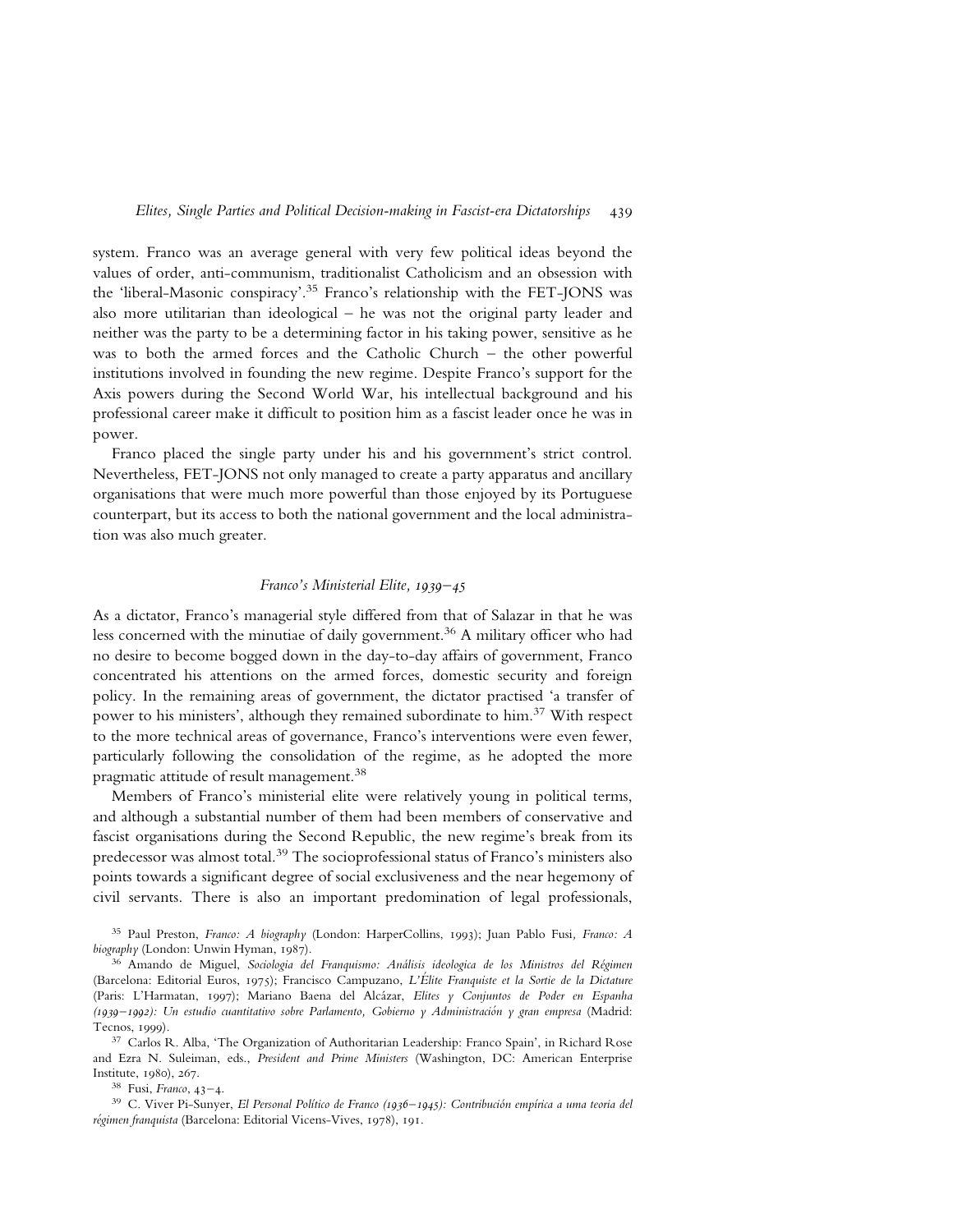making up 54 per cent of the total, with the university elite also being present in significant numbers, although not on the same scale as in Portugal.<sup>40</sup> Another divergence from the Portuguese dictatorship can be found in relation to ministers who were officers in the armed forces. Whilst the military presence within the Portuguese regime had not completely disappeared with the consolidation of Salazarism, where it continued within institutions such as the Censor, the political police and the militia, the Spanish regime continued to count on a large number of military officers, both in the single party and in the governing elite, where they occupied almost 43 per cent of all ministries.<sup>41</sup>

By classifying Franco's ministers as `politicians', `technicians' and `military' we are presented with a significant swing towards the 'politicians', who accounted for more than 40 per cent of all ministers during this period, with the remainder fairly evenly split between 'technicians' and 'military'.<sup>42</sup> This preponderance of 'politicians' suggests that the single party had an important presence within the political system and, in particular, in the composition of the ministerial elite.

# Paths to government

The elevation of the secretary of FET-JONS to ministerial rank was an immediate indication that this represented a formal means of access to the government: the cooption of FET-JON's leaders into the ministerial and state elite was significant. During the period in question, FET-JONS was the principal recruiting ground for the government. According to one of the most exhaustive studies of this theme, 'before occupying a ministerial post during the first decade of the Franco regime, [the candidate] had occupied six positions within FET'.<sup>43</sup> The second main means of access, and the only route that did not necessitate promotion through the single party (although it did not preclude it), was through the military. A third possible route was through the bureaucracy, although it was 'rare for anyone to become a minister as a result of an administrative career'.<sup>44</sup>

However, it is possible to detect the existence of some `political families' (Falangists, Catholics and monarchists) within the single party. Until 1944, the Falange, with 66 per cent of the leadership positions under their control, dominated the party. The Catholics were the second largest 'family', followed by the military.<sup>45</sup> During this period, the number of leaders whose origins were within the Falange or the military outnumbered those of the Catholics.<sup>46</sup>

Despite being subordinate, FET-JONS was initially integrated into certain administrative bodies within the state apparatus, for example, by uniting the position

<sup>40</sup> Ibid., 117.

<sup>41</sup> Ibid., 71.

<sup>42</sup> Paul H. Lewis, 'The Spanish Ministerial Elite, 1938-1969', Comparative Politics, 5, 1 (1972), 95.

<sup>43</sup> Pi-Sunyer, El Personal Politico, 193.

<sup>44</sup> Ibid., 197.

 $45$  Ibid.,  $163-4$ .

<sup>&</sup>lt;sup>46</sup> Miguel Jerez Mir, Elites Politicas y Centros de Extraccion en Espanha, 1938-1957 (Madrid: CIS, 1982), 409.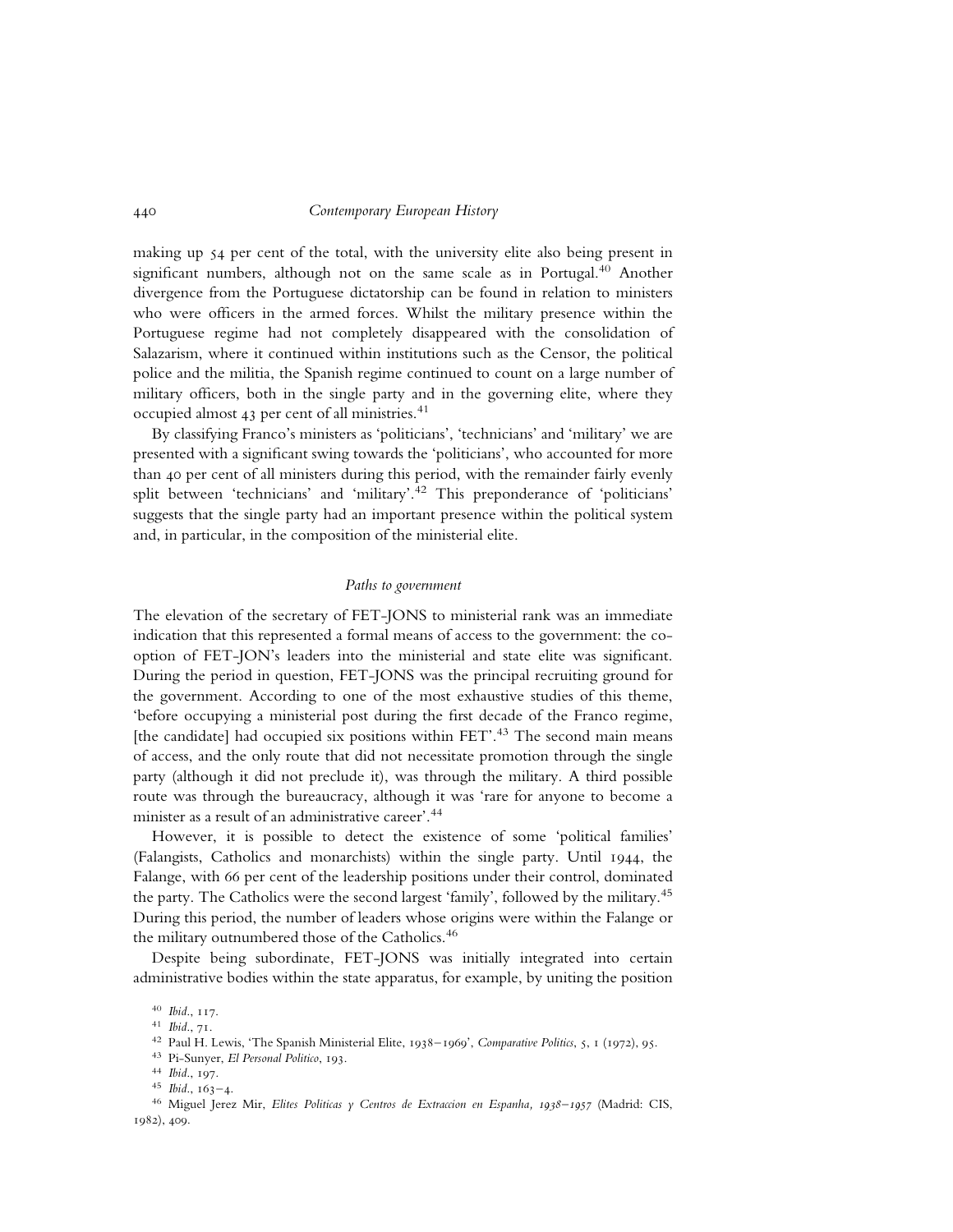of civil governor with that of a party regional secretary. One important struggle that was immediately lost was the attempt to retain an independent militia, which, as in Portugal, was placed under military control. The party did, however, control a considerable collection of ancillary organisations, such as the Frente de Juventudes (Youth Front), the Sindicato Español Universitario (Spanish University Syndicate), the Sección Feminina (Female Section), the Organización Sindical (Syndical Organisation) and the Spanish equivalent of the Italian Dopolavoro, the Organización Sindical de la Educación y Descanso (Education and Recreation Syndical Organisation). More importantly, the party retained responsibility for propaganda within the regime.<sup>47</sup> The intertwining of the party with the state notwithstanding, the coincidence of ministerial charges with the same sector within the party, and some of the resultant tensions, are worthy of more attention.

The party's national education delegate was responsible for the various youth organisations, and as the occupant of this post was also always the Minister of Education, this minister in effect, led these organisations.<sup>48</sup> Propaganda, which in 1938 was the responsibility of an under-secretary of state within the `National' government, was transferred to the single party until 1945, when it became a government responsibility once more. During Serrano Suñer's short spell as the leading party notable, he was also the party's propaganda delegate, and when he was appointed Interior Minister he took the party's propaganda specialists with him, further blurring the boundaries and increasing the confusion as to where the party ended and the state began.<sup>49</sup> The syndical apparatus was, without doubt, 'an area of power reserved to the Falangists', but they were regulated by the Ministry of Labour. It was in this area that some of the Falangists experimented with the language of social demagogy in a way that created tensions with the government and which were to lead to some dismissals.<sup>50</sup>

Whilst never promoting the conquest of the State, 'the existence of a single party that was quite clearly subordinate was a notable counterweight' to other means of access to the government during this period.<sup>51</sup> Despite FET-JONS's origins in the enforced unification of several heterogeneous movements, the Falange managed to exert their supremacy, and ensured their position as the dominant force within the new Francoist political elite. Tensions between the party and the state were infrequent and largely episodic. The government's domination was almost total, and the position of the party and of its Falangist core rapidly diminished after 1945.

<sup>48</sup> Chueca, El Fascismo, 401.

<sup>&</sup>lt;sup>47</sup> Juan Sáez Marin, El Frente de Juventudes: Política de juventud an la España de la posguerra (1937-1960) (Madrid: Siglo Veintiuno, 1988); Miguel A. Ruiz Carnicer, El Sindicato Español Universitario (SEU), 1939-1965. La socialización política de la juventud universitária en el franquismo (Madrid: Siglo Veintiuno Editores, 1996); Francisco Sevillano Calero, Propaganda y Medios de Comunicación en el Franquismo, 1936±1951 (Alicante: Publicaciones de la Universidade de Alicante, 1998).

<sup>49</sup> Cazorla Sánchez, Las Políticas, 40; Chueca, El Fascismo, 287-8.

<sup>50</sup> Cazorla Sánchez, Las Políticas, 112-26; Chueca, El Fascismo, 341-8. See also Sebastian Balfour, `From Warriors to Functionaries: The Falangist Syndical EÂlite, 1939±1976', in Frances Lannon and Paul Preston, eds., Elites and Power in Twentieth-Century Spain (Oxford: Clarendon Press, 1990), 229-48.

<sup>51</sup> Viver Pi-Sunyer, El Personal Politico, 202.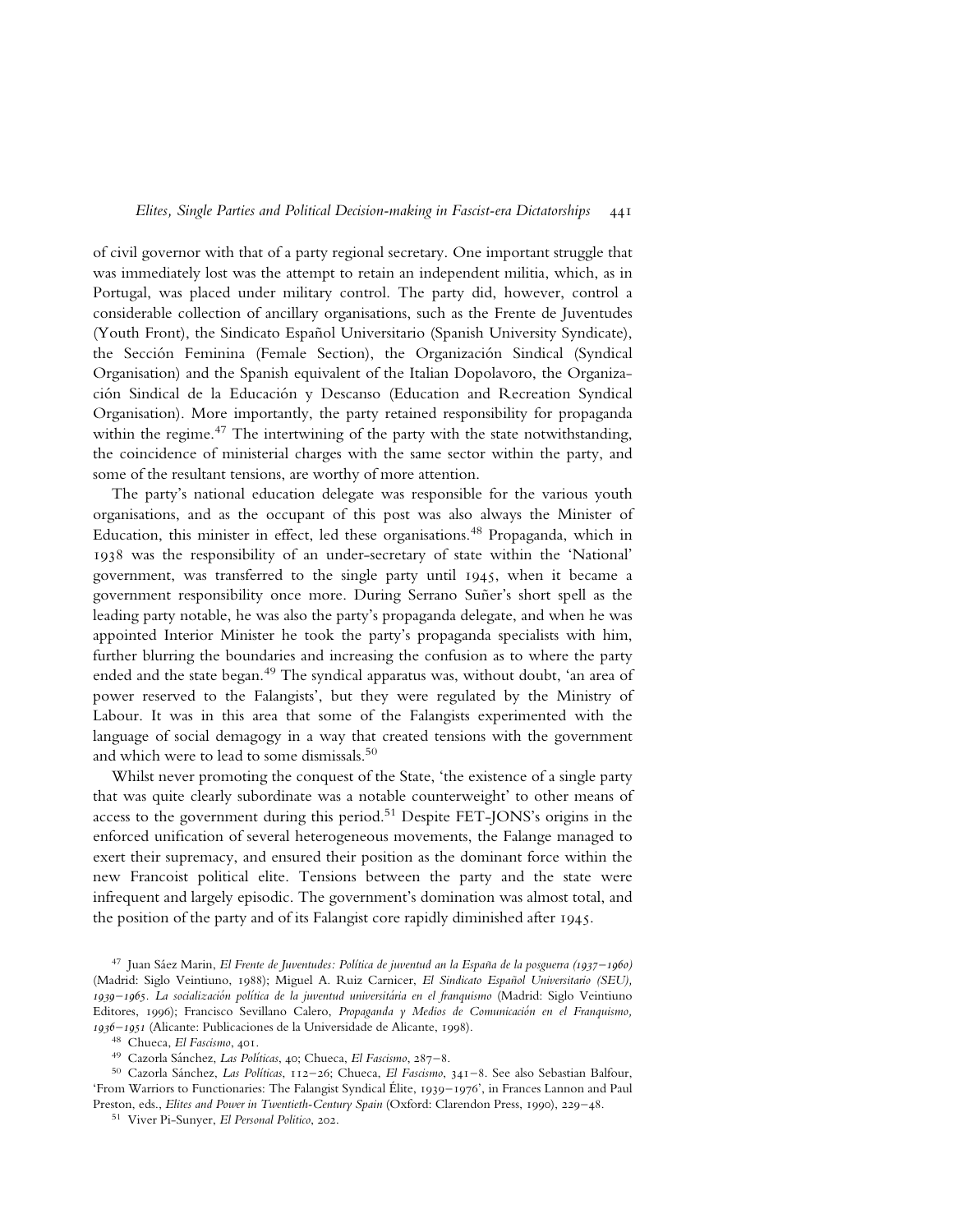# Mussolini and Italian Fascism

The Italian case occupies an intermediate position in the context of this present study.<sup>52</sup> Whilst Mussolini took power with the assistance of the National Fascist Party (Partito Nazionale Fascista  $-$  PNF), the subsequent dismantling of the democratic regime was slow, and the reduced social and political influence of the party persuaded Mussolini to accept compromises with the king, the armed forces and other institutions, such as the Catholic Church. The consolidation of the dictatorship had to involve the imposition of a greater degree of discipline within the party, whose actions during the initial phase of Mussolini's regime had undermined the compromises that were essential for its institutionalisation, and which had ensured that the tripartite party-dictator-state system remained tense.<sup>53</sup> Nevertheless, unlike Spain, where power was taken by a coalition of political forces, the Italian case illustrates the taking of power by a `united political elite' whose base was a fascist party that was transformed into the primary motor for the institutionalisation of the dictatorship and, from the 1930s, into the main instrument for the `totalisation' of power.<sup>54</sup>

Mussolini did, at times, use the party to abandon his concessions to bureaucraticlegal legitimacy, although he lacked the courage and the opportunity to eliminate the 'duarchy' that he had inherited: he never abolished the monarchy.<sup>55</sup> When what remained of the liberal legacy was eliminated during the latter half of the 1930s, and when under Starace the PNF proposed the conquest of civil society, Mussolini's attempts to enhance his personal and charismatic authority through the party, State and cultural machines, culminated in the creation of the 'cult of  $I\!I$  Duce'.<sup>56</sup> This was the culmination of a movement that several historians of fascism have suggested as signalling the passage from an 'authoritarian' to a 'totalitarian' fascism, of which tendencies of both had co-existed during the consolidation of Mussolini's dictatorship.<sup>57</sup>

<sup>52</sup> The best and most recent synthesis and analysis of the composition of the Fascist national elite is Emilio Gentile's, Fascismo e Antifascismo. I partiti italiani fra le due guerre (Florence: Le Monnier, 2000). See also Paolo Farneti, La Classe Politica Italiana dal Liberalismo alla Democrazia (Genoa: ECIG, 1989)  $81 - 109.$ 

<sup>53</sup> Emilio Gentile, La Via Italiana al Totalitarismo. Il partito e lo Stato nel regime fascista (Rome: La Nuova Italia Scientifica, 1995).

<sup>54</sup> For more on the role of the 'united political elites' during the crises and collapse of democracy, see Mattei Dogan and John Higley, eds., Elites, Crises and the Origins of Regimes (New York: Rowman & Littelfield, 1998), 18.

<sup>55</sup> Pierre Milza, Mussolini (Paris: Fayard, 1999).

56 Emilio Gentile, The Sacralization of Politics in Fascist Italy (Cambridge, MA: Harvard University Press, 1996).

57 Gentile, La Via Italiana, 136-40. Gentile, following Giovanni Sartori, prefers to refer to the 'totalitarian experience', which he defines as 'an experiment in political domination undertaken by a revolutionary movement . . . that aspires toward a monopoly of power and that . . . constructs a new state based on a single party-regime, with the chief objective of conquering society'. See 'Fascism and the Italian Road to Totalitarianism', paper presented to the 19th International Congress of Historical Sciences, Oslo, 6-13 August 2000, 3. See also Giovanni Sartori, 'Totaliarianism: Model Mania and Learning from Error', Theoretical Politics,  $5$  (1993),  $5-22$ , and Gentile, 'The Sacralization of Politics: Definitions,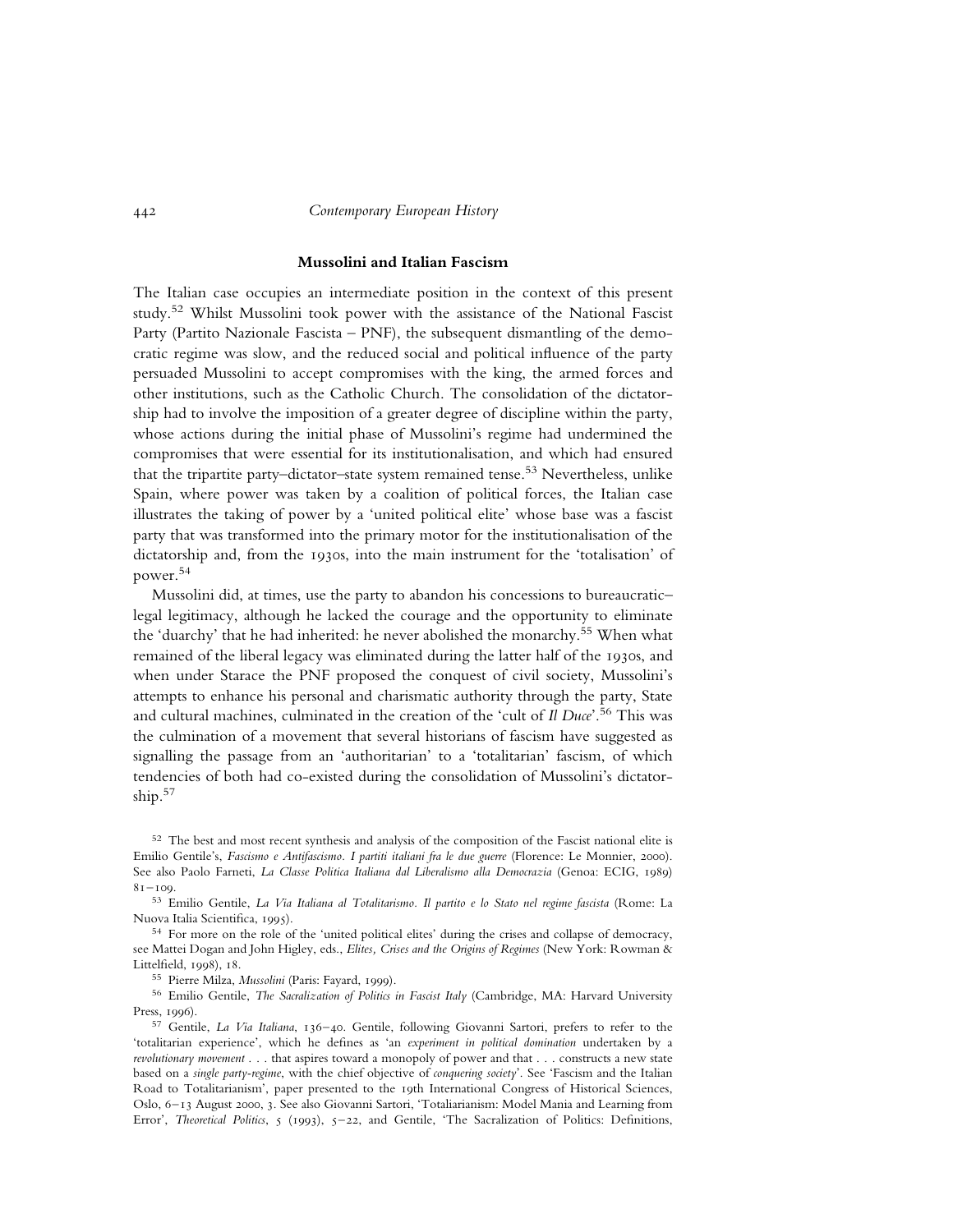The dictator progressively abolished the formal limits to his power. In 1926, the PNF became the *de facto* single party. The 1928 transformation of the Fascist Grand Council, the PNF's supreme body since 1923, into a State institution under Mussolini's leadership, marked the fusion of the party and the State at the very peak of the fascist political system, without subordinating the former to the latter. As one study has noted, `the Fascist Grand Council retained a political importance that was greater than that of the Cabinet . . . In this aspect, however, the theoretical supremacy of the State over the party cannot be interpreted as the subordination of the party's organs to those of the government.'<sup>58</sup>

If the government had ceased to be a collegiate body before Il Duce's all powerful secretariat, the Grand Council - whilst subordinate to the dictator - was transformed into the main focus of union from above between the party and the State.<sup>59</sup> The Secretary of the PNF, who was also the Secretary of the Grand Council, was to become the second most important figure of Italian Fascism. The abolition of the Chamber of Deputies, the last vestige of liberal representation, led to the creation of the Fascist and Corporate Chamber (Camera dei Fasci e delle Corporazioni) of which the leaders of PNF became automatic members.<sup>60</sup>

# The Fascist ministerial elite

The ministerial elite of consolidated Fascism was overwhelmingly dominated by men who had been Fascists from the very earliest days, almost all of whom, with the exception of military officers, were also members of the Fascist Grand Council. According to Pierre Milza, `the inner circle of [Fascist] power was made up of about 30-40 people whose names also figure in the list of members of the Grand Council for most of this period'.<sup>61</sup> Ministers, under-secretaries, and presidents of both Parliament and Senate: almost all occupants of these positions came from this inner circle. Before they became members of government, the main emblematic figures of Italian Fascism, men such as Dino Grandi, Italo Balbo and Giuseppe Bottai who were PNF ras (local bosses) in Bologna, Ferrara and Rome respectively, had all participated in the *squadristi*-led violence of the early  $1920s$ .<sup>62</sup> Of the few, mainly conservative and monarchist, officers of the armed forces who rose to ministerial rank during Fascism, many of these followed a path similar to that of Emilio de

Interpretations and Reflections on the Question of Secular Religion and Totalitarianism', Totalitarian Movements and Political Religions,  $I$ ,  $I$  (Summer 2000),  $I8-55$ .

<sup>&</sup>lt;sup>58</sup> Adrian Lyttelton, 'La Dittatura fascista', in Giovanni Sabbatucci and Vittorio Vidotto, eds., Storia D'Italia, Vol. 4, Guerra e Fascismo, 1914-1943 (Bari: Laterza, 1998), 174; H. Arthur Steiner, Government in Fascist Italy (New York and London: MacGraw-Hill, 1938), 65.

<sup>&</sup>lt;sup>59</sup> The frequency of Grand Council meetings diminished throughout the 1930s. No meeting of this body was called to approve Italy's declaration of war. Ibid., 174.

<sup>60</sup> Gentile, La Via Italiana, 167, 186.

<sup>61</sup> Milza, Mussolini, 521.

<sup>62</sup> Paolo Nello, Dino Grandi: La Formazione di un Leader Fascista (Bologna: Il Mulino, 1987); Claudio G. Segre, Italo Balbo: a Fascist Life (Berkeley: University of California Press, 1990); Paul Corner, Fascism in Ferrara (Oxford: Oxford University Press, 1974).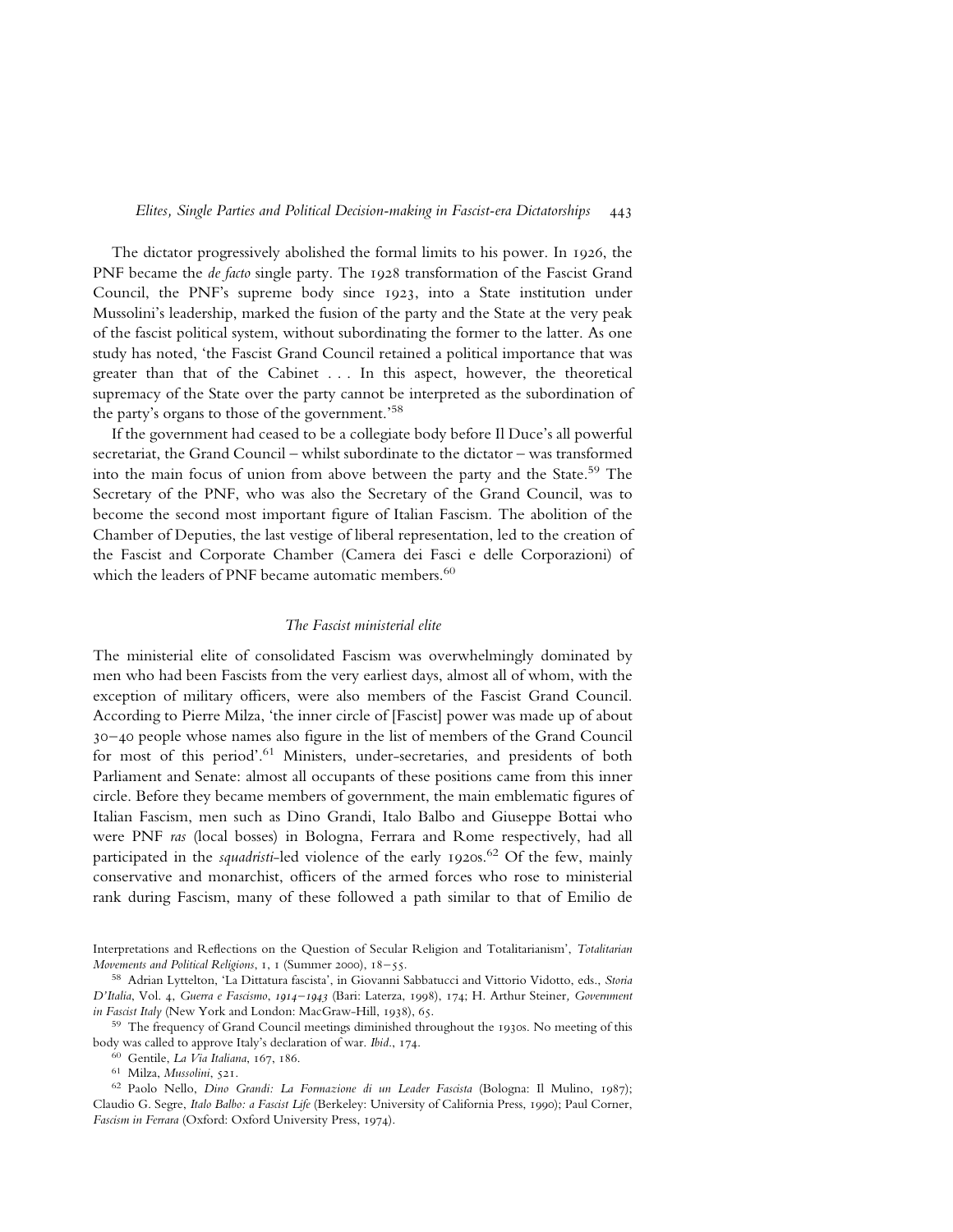Bono, who joined the PNF in 1922 and then served in the Fascist militia before achieving a ministerial post.

Besides membership of the Grand Council as a route to ministerial office, other main entry points to a ministerial position until the 1930s were either through the ranks of the PNF or through the provincial federations in which the PNF occupied a dominant position. The corporatist apparatus was another source for recruiting the ministerial elite, and one that came to dominate during the second half of the 1930s: for example, of the twenty-eight presidents of Fascist syndical federations, fourteen were to become under-secretaries of state or ministers. $63$  The least significant recruiting ground was the civil service, and the very few who came by this route still had to be vetted by the various Fascist organisations that were involved in public administration.

Reshuffling the ministerial elite was common practice; it was rare for any minister to serve more than three years, and there were very few who, like Giuseppe Bottai, who were moved from one ministry to another.<sup>64</sup> Mussolini tended to take over ministries himself, and at times was responsible for up to six portfolios.<sup>65</sup> The Duce was inclined to place loyal Fascists he could trust in the important Interior and Foreign ministries, but he remained wary of the PNF's power, subordinating it to his control and limiting its access to the state at the same time as he allowed it a substantial degree of latitude in the framing of civil society. Nevertheless, the partystate `tensions', whether latent or in the open, were almost always resolved in favour of the state, especially within the local administrations.<sup>66</sup>

The view that claims that ministers `were only technical collaborators with the head of government' was progressively promoted, although this does not mean that an exclusively bureaucratic career had been somehow transformed into a preferential route to ministerial office.<sup>67</sup> As noted by Emilio Gentile, 'political faith that had been demonstrated through an active membership of the PNF and by obedience to the Party's orders, always prevailed over the principle of technical competence'.<sup>68</sup> The Fascist party and its parastatal organisations were to remain determining factors in accessing a ministerial career, even when the power of the ministries was limited by the dictator and the single party. The promotion of the secretary of the PNF to the position of Minister without Portfolio in 1937 was a potent symbol of the party's importance.<sup>69</sup>

The relationship between the PNF and its leader passed through several phases after the 1922 March on Rome. During the first years, Mussolini was afraid that the

<sup>63</sup> Adrian Lyttelton, `La Ditatura fascista', 210.

<sup>64</sup> Milza, Mussolini, 528.

<sup>65</sup> Ibid., 738.

<sup>66</sup> For example, of the 115 prefects nominated by Mussolini between 1922 and 1929, only twentynine came from within the party. The remaining eighty-six were professional administrators. See Emilio Gentile, La Via Italiana, 173.

<sup>67</sup> Sergio Panunzio: cf. Renzo de Felice, Mussolini il Duce, II, Lo Stato Totalitário, 1936-1940 (Turin: Enaudi, 1981), 59.

<sup>68</sup> Gentile, Fascismo e Antifascismo, 240.

<sup>69</sup> Steiner, Government in Fascist Italy, 65.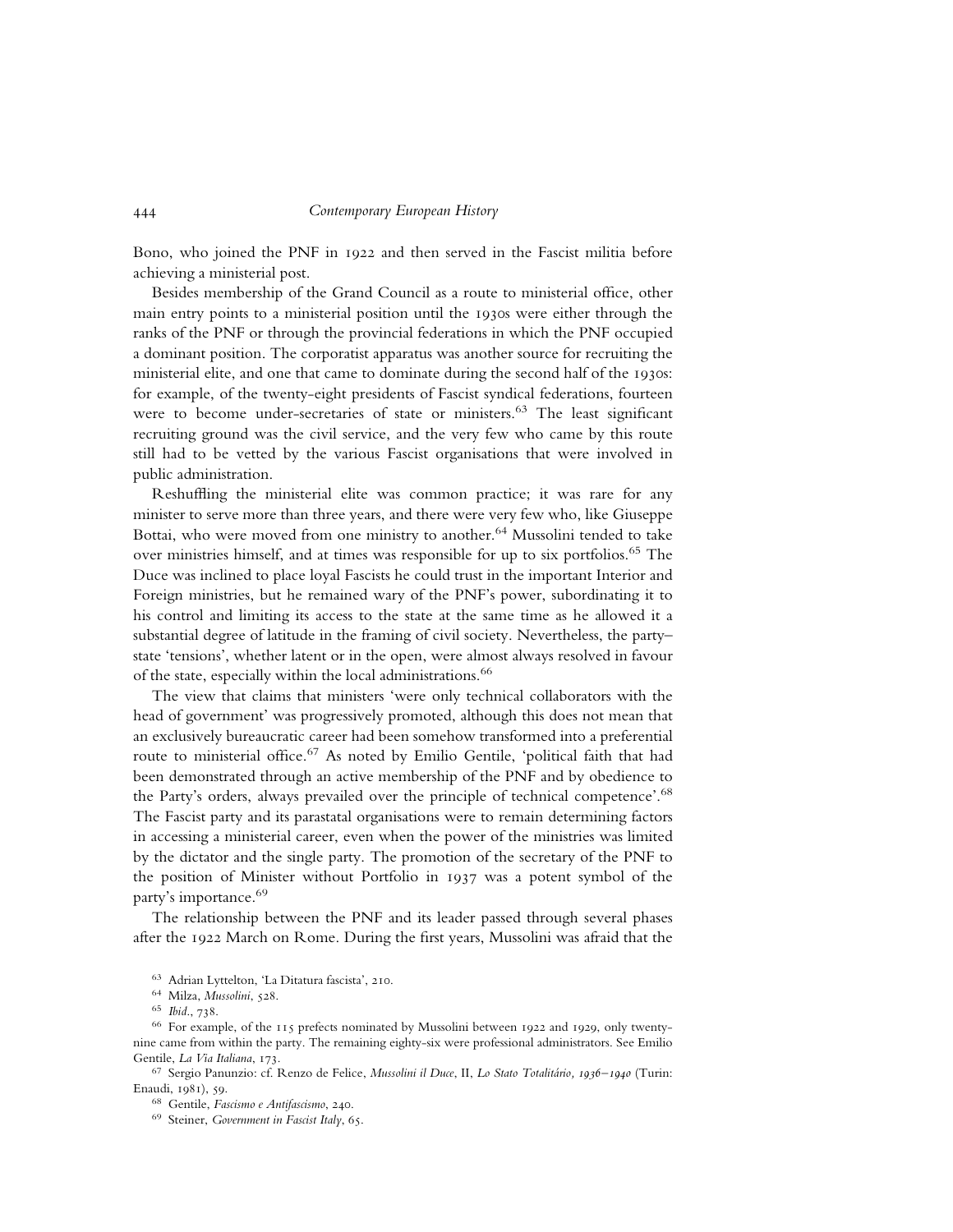radicalism and indiscipline of the party would compromise the consolidation of Fascist power. Purges, the closure of the party to new members and limiting its access to both the state and to the government were all characteristics of the dictatorship during the 1920s.<sup>70</sup> Throughout the 1930s, however, the PNF, which was by then under Starace's leadership and which had been imbued with a structure that was more `disciplined [both] horizontally and vertically', became a powerful machine used both to control civil society and to promote the ideological socialisation of the Il Duce leadership cult.<sup>71</sup>

Mussolini was the arbitrator of an often unstable equilibrium between the party, the government and the administration, and reserved all political decision-making power to himself whilst also subordinating both the party and the governmental elite to his sole authority. From this perspective, the Italian dictator approximates to the model of the `strong dictator' who accumulates a large proportion of the political decision-making power to their own person. Mussolini's cabinet was undoubtedly devalued in relation to the Grand Council; however, the relationship between Mussolini (who, as we have seen above, often took direct responsibility for up to six ministries) and his ministers was a determining element of political decision-making.

Despite having been transformed into a heavy  $-$  and sometimes clientelistic  $$ machine, the PNF elite always included a large number of fascists (80 per cent of the total) who had joined the movement before the March on Rome.<sup>72</sup> The militia was the first institution to be taken out of the party's control and placed under Mussolini's direct command. The political police were never independent of the state, although several of the mass organisations, particularly those involving youth and women and those concerned with the working classes, were subjected to many different transfers.

In this way the PNF gathered control of the popular mass organisations to itself, even although these organisations were initially dependent on the ministries. The Opera Nazionale Dopolavoro (OND), a cultural organisation within the Economics Ministry, was the object of some rivalry between the Ministry of Corporations and the PNF before responsibility for it was finally placed with the latter in 1927, when it was the largest mass organisation within the regime.<sup>73</sup> A similar event was to take place in relation to the youth organisations. Initially voluntary organisations within the PNF, in 1929 responsibility for them was transferred to the Ministry of Education. A few years later, with Starace at its head, the party regained control of them, and in 1937 they were amalgamated into a single youth movement, the Gioventù Italiana del Litorio. The monopoly over the political socialisation of youth was not only a source of tension between the PNF and the state: it also involved the Catholic Church, which saw its independent Catholic Action youth

<sup>70</sup> Gentile, La Via Italiana, 168-98.

<sup>71</sup> Paul Brooker, The Faces of Fraternalism. Nazi Germany, Fascist Italy and Imperial Japan (Oxford: Clarendon Press, 1991), 155.

<sup>72</sup> Gentile, La Via Italiana, 183.

<sup>73</sup> Victoria De Grazia, The Culture of Consent. Mass organisation of Leisure in Fascist Italy (Cambridge: Cambridge University Press,  $1981$ ,  $33-59$ .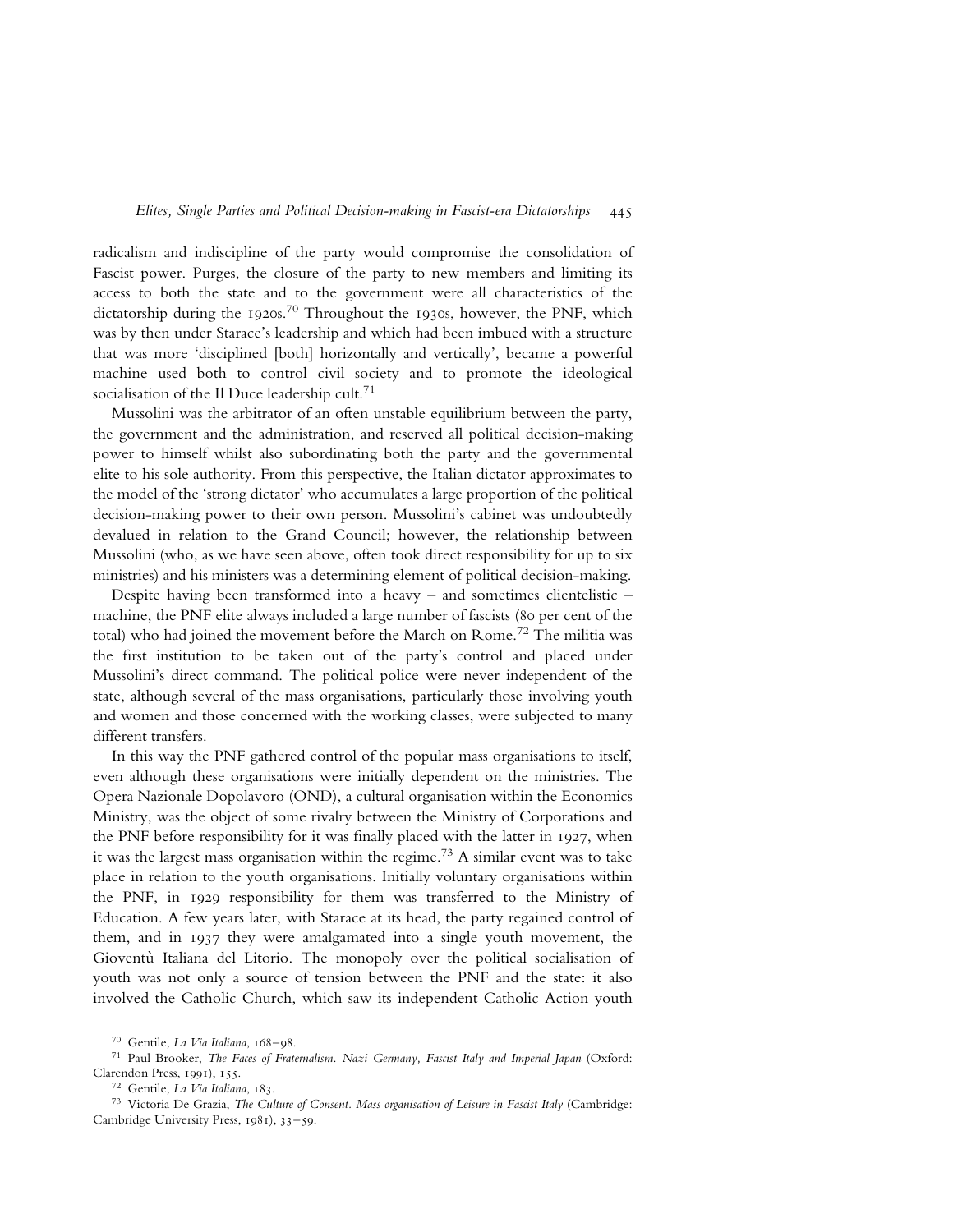organisations alternately tolerated and dissolved.<sup>74</sup> The PNF was also involved in the trade unions (syndicates). During the initial period the PNF had its own syndicates over which, since the interference of party organisations was recognised by the corporatist apparatus, it maintained indirect control.<sup>75</sup> The complementary nature of the relationship between the state and the party was significant within the womens' organisations, from the Fasci Femminile to the Massaie Rurali, in which, and after many hesitations, the party invested heavily throughout the 1930s.<sup>76</sup>

Despite the lack of success of its attempts to `fascistise' the bureaucracy, political control over access to the civil service was strengthened progressively following the transfer of the Fascist civil service association to the PNF in 1931 and the introduction of obligatory membership of this association in 1937. In 1938, membership of the PNF became a necessary precondition for admission to the state apparatus.<sup>77</sup> Several other examples can be given that demonstrate the party's increasing influence within the state and of the privileges it could extend to its professional members. Newly appointed judges, whether members of the PNF or not, were obliged to attend courses on `fascist culture' within the party's political education centres before they could take up their posts. Trainee lawyers were allowed a reduction of their training period on condition that they joined the PNF before they qualified.<sup>78</sup>

In Italian Fascism, the locus of political decision-making power began to diverge from the classical dictator-government binomial as a result of the existence of the Grand Council. The single party was transformed into the only route into government, and controlled civil society through its parallel political organisation which was at the service of the dictator and his regime.

# Hitler and German National Socialism

In the perspective of the factors under examination, it is clear that the Geerman National Socialist dictatorship was positioned at the other extreme of the spectrum. This is so for two main reasons: first, the Nazi dictatorship was much closer than the others to the model of charismatic leadership associated with fascist dictatorships; and second, the Nazi party (Nazionalsozial Deutsche Arbeiterspartei – NSDAP) and

76 Victoria De Grazia, How Fascism Ruled Women: Italy, 1922-1945 (Berkeley: University of California Press, 1993), 234-71.

<sup>77</sup> Guido Melis, `La Burocrazia', in A. del Boca, M. Legnani and M. G. Rossi, eds., Il Regime Fascista (Bari: Laterza, 1995), 264. See also Mariuccia Salvati, Il Regime e gli Impiegati. La nazionalizzazione piccolo-borghese nel ventennio fascista (Bari: Laterza, 1992).

<sup>78</sup> Paolo Pombeni, Demagogia e Tirannide. Uno Studio sulla forma-partito del fascismo (Bologna, Il Mulino, 1984), 256.

<sup>74</sup> Tracy H. Koon, Believe, Obey, Fight. Political Socialization of Youth in Fascist Italy, 1922-1943 (Chapel Hill and London: University of North Carolina Press, 1985).

 $75$  For examples of the tensions between Rossoni, Cofindustria, Mussolini and the state apparatus, see David D. Roberts, The Syndicalist Tradition and Italian Fascism (Chapel Hill:The University of North Carolina Press, 1979), 274-306, and Franklin Hugh Adler, Italian Industrialists from Liberalism to Fascism. The Political Development of the Industrial Bourgeoisie, 1906-1934 (Cambridge: Cambridge University Press, 1995), 310±43.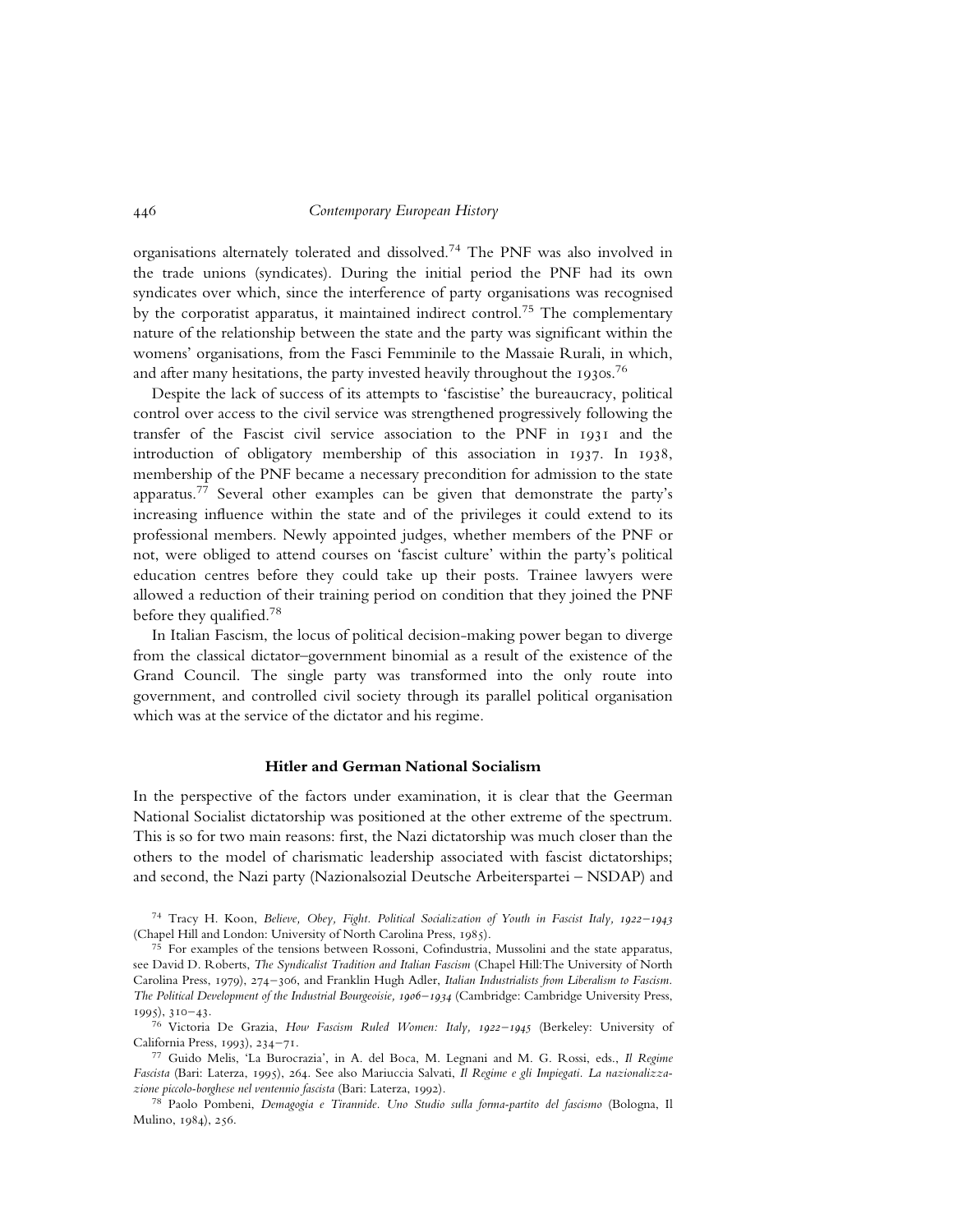its militias exercised a greater influence over both the political system and civil society. Both factors make it much more difficult to identify the location of political decision-making within Nazism.

The most interesting interpretation of the Nazi political system is that which defines it as a 'polyocracy'  $-$  a political system that constructed several decisionmaking centres, all of which were individually mediated by Hitler. Such a system has many tensions  $-$  for example, between the party and its bureaucratic apparatus and between the local and central administrations.<sup>79</sup> This investigation has varied some of the interpretations that have bequeathed us an image of compulsory coherence where such compulsion was, in fact, relatively rare.<sup>80</sup> It is also quite clear that the war acted as a catalyst, driving events that under different circumstances would probably have followed another path.

Hitler's dictatorship was, in every aspect of its existence, closer to a charismatic regime than any other, and this had significant implications for the operation of the Nazi political system.<sup>81</sup> The Nazi leader was at the head of the most powerful fascist party, and although Hitler had to overcome some opposition from elements within the NSDAP's militia, the SA (Sturm Abteilungen - Storm Troopers), in the immediate aftermath of his rise to power, it was this that contributed towards the weakening of the authoritarian state's decision-making structure, and which led to Hitler's rise to absolute power at the top of a system in which the 'coexistence [of] and conflict [between] unco-ordinated authorities very often undermin[ed] solidarity and uniformity in the exercise of power'.<sup>82</sup> Whether as part of a deliberate strategy or merely as a consequence of Hitler's leadership personality, this also provoked a multiplicity of ad hoc decisions and ensured that there would be no real or formal limits to his authority.<sup>83</sup> Despite this concentration of power, Hitler's political and ideological beliefs led him to immerse himself in such matters as the military and strategic defence and expansion of the Third Reich, and to underestimate the `command and control' dimension of the administration and of day-today domestic politics.

As in the other dictatorship analysed here, the Nazi cabinet was quickly transformed into a bureaucratic body that was totally subservient to Hitler. Even in this subservient condition, the cabinet ceased to exist as a collegiate body as political

80 See, for example, Carl J. Friedrich and Zbigniew K. Brzezinski, Totalitarian Dictatorship and Autocracy (New York: Praeger, 1956).

81 Ian Kershaw, Hitler, Vol. 1, 1889-1936: Hubris, Vol. 2, 1936-1945: Nemesis (London: Allen Lane, 1998, 2000).

82 Broszat, Hitler State, 351.

83 Mommsen, Weimar to Auschwitz, 163-88; Philippe Burrin, Fascisme, nazisme, autoritarisme (Paris: Seuil, 2000), 97-115.

<sup>79</sup> As defined in works by Ernst Fraenkel, Franz Neumann, Martin Broszat, Hans Mommsen and Norbert Frei. See Ernst Fraenkel, The Dual State (New York: Oxford University Press, 1942); Franz Neumann, Behemoth. The Structure and Pratice of National Socialism, 1933-1944 (New York: Oxford University Press, 1942); Martin Broszat, The Hitler State. The foundation and development of the internal structure of the Third Reich (London: Longman, 1981); Hans Mommsen, From Weimar to Auschwitz (Princeton: Princeton University Press, 1991); Norbert Frei, L'État Hitlérien et la Société Allemande, 1933±1945 (Paris, Seuil, 1994).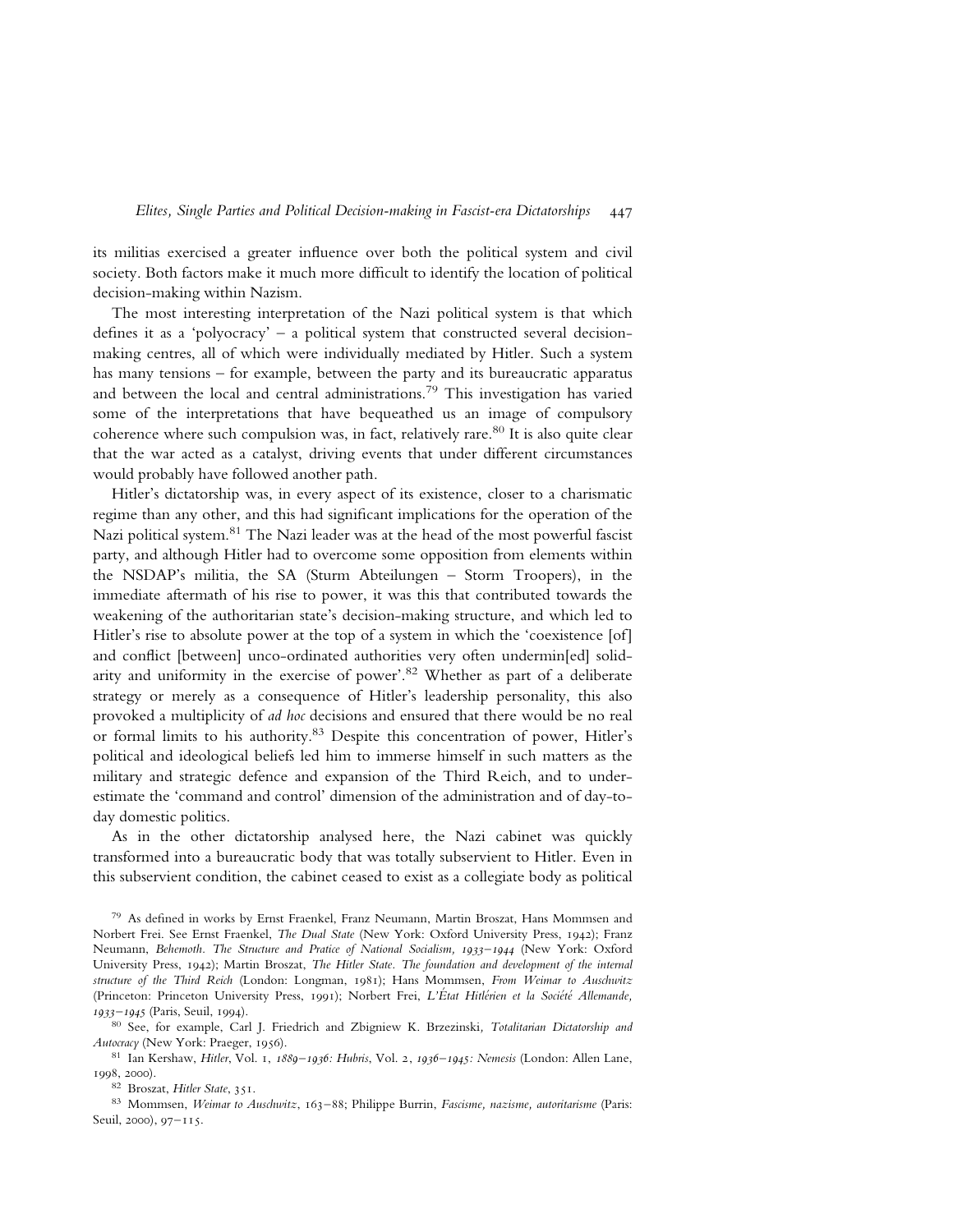power within the Nazi state was simultaneously concentrated in Hitler and dispersed throughout the various Nazi institutions  $-$  factors that severely undermined the government. Regular meetings of the cabinet ceased in 1935, with even the symbolic meetings that remained coming to an end just three years later.<sup>84</sup> In 1937, with Hans Heinrich Lammers as head of the Reich Chancellery, ministerial access to Hitler became more difficult as he deliberately reduced the cabinet's status.<sup>85</sup> At the same time, the Office of the Deputy Führer, headed first by Rudolf Hess and later by Martin Borman, and which represented the NSDAP, moved closer to Hitler.<sup>86</sup> Even though it had been subordinated, the appointment of NSDAP leaders to ministerial office was, in much the same way as in the other dictatorships, a symbol of the Nazi party's victory insofar as it represented the diminution of the government.

The tensions created by the legality of the NSDAP's rise to power and the rapid development of Hitler's charismatic leadership were resolved by the publication of a series of decrees that conveyed total power to him, obliging the ministers to answer only to the dictator.<sup>87</sup> The NSDAP, even whilst experiencing internal crises, set about assuming control of the existing State apparatus and creating a parallel structure, in the process of which they multiplied and upset the spheres of decisionmaking power in several areas of national and regional authority.<sup>88</sup>

The existence of a large administration of NSDAP functionaries was symbolic of a revolutionary strategy taking precedence over a controlled bureaucracy, although according to several studies, 'the Nazi leadership always relied on the old elite to maintain the essential functions of government', particularly within German territory, given that the Party was more important in the eastern occupied territories.<sup>89</sup> Nevertheless, the increasing legislative confusion brought about by the desire to interpret the leader's will represents the most extreme subversion of the traditional methods of political decision-making of the four dictatorships being studied. The NSDAP, whilst not achieving its ambition to secure political and ideological control of the administration, did obtain for itself a much stronger position vis-à-vis the government.<sup>90</sup> Not only did Bormann's Office of the Deputy Führer become the most important channel to Hitler, but it also obtained some political control over the government through, for example, its power to veto civil service promotions. Simultaneously, the party achieved political and financial autonomy, and developed as a parallel state apparatus.

<sup>84</sup> Broszat, Hitler State, 280.

<sup>85</sup> Edward N. Peterson, The Limits of Hitler's Power (Princeton: Princeton University Press, 1969),  $26 - 33$ .

<sup>86</sup> Dietrich Orlow, The History of the Nazi Party: 1933-1945 (Pittsburgh: University of Pittsburgh Press, 1973).

<sup>87</sup> Broszat, Hitler State, 57-95.

<sup>88</sup> Jane Caplan, Government Without Administration. State and Civil Service in Weimar and Nazi Germany (Oxford: Oxford University Press, 1988).

<sup>89</sup> Michael H. Kater, The Nazi Party. A Social Profile of Member and Leaders, 1919-1945 (Cambridge: MA: Harvard University Press, 1983), 238.

<sup>&</sup>lt;sup>90</sup> Caplan, Government without Administration,  $131-88$ .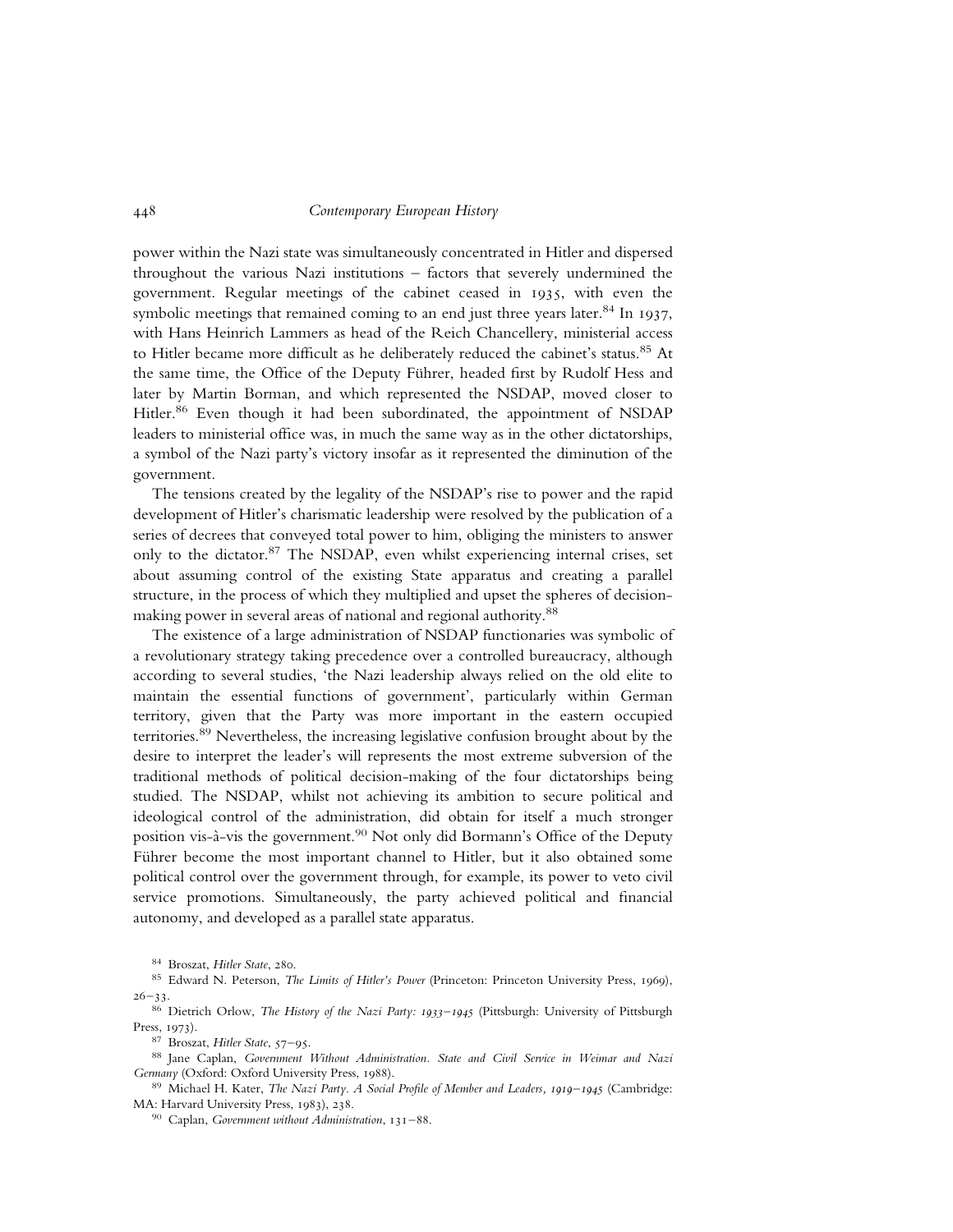## Hitler's ministers

The Nazi ministerial elite clearly represented a break with the past. Almost 85 per cent of the Nazi regime's ministers were new, with the remainder having been appointed by Von Papen and Schleicher only a few months before the Nazis took office.<sup>91</sup> This in no way means that they had not been politically active during the Weimar Republic, as 55 per cent of Hitler's ministers had been political functionaries within the NSDAP, and 50 per cent of those had been deputies in the Reichstag.<sup>92</sup>

Politically, the origins of the Nazi regime's ministers were probably the most homogeneous of the four dictatorships being studied. If we disregard the initial coalition period, 'active, official and publicised membership of the Nazi party became a condition sine qua non' for access to ministerial office.<sup>93</sup> More than this, however, 63 per cent of Hitler's ministers were already members or leaders of the NSDAP or its allies within the Völkische bloc.<sup>94</sup> Only 24 per cent had no party affiliation prior to 1933.

The crises that hit the Weimar Republic during its final years were marked by the return of some members of the conservative elites whom the NSDAP was able, at least in part, to attract. However, whilst many of this `Bismarkian' group were to remain in `subordinate' positions, they nonetheless constituted 27.3 per cent of the total ministerial elite, and were almost all were military officers.<sup>95</sup> In terms of social class, the remaining 73 per cent were of middle-class origin. An important detail is expressed in the fact that 48.5 per cent of these had previously been civil servants, demonstrating the influence of the bureaucracy in a body that, we should remember, had itself been turned into a bureaucratic institution. We should note, however, that this percentage is smaller than in either the Portuguese, Spanish or Italian dictatorships, and also that only 70 per cent of the Nazi ministerial elite  $$ including the military officers  $-$  had university degrees, a figure that is also smaller than in the other dictatorships.

Although the ministerial elite came from the NSDAP, there were significant differences in the paths followed. Once nominated, many of the ministers were to create tensions between themselves and the party's institutions, increasing feelings of mutual mistrust either as a result of party interference in the ministries, or because of some of the ministers had only recently joined the party, giving the impression that they had done so for opportunistic reasons. Hans Heinrich Lammers, who was responsible for co-ordinating the ministries, was viewed with mistrust, despite his being an important role within the state. The Minister of Agriculture, Walther

<sup>91</sup> Maxwell E. Knight, The German Executive, 1890-1933 (New York: Howard Fertig, 1971), 12.

<sup>92</sup> Ibid., 15.

<sup>93</sup> Ibid., 21.

<sup>94</sup> Ibid., 20.

<sup>95</sup> Ibid., 33. See also Ronald Smelser and Rainer Zitelmann, The Nazi Elite (London: Macmillan, 1994).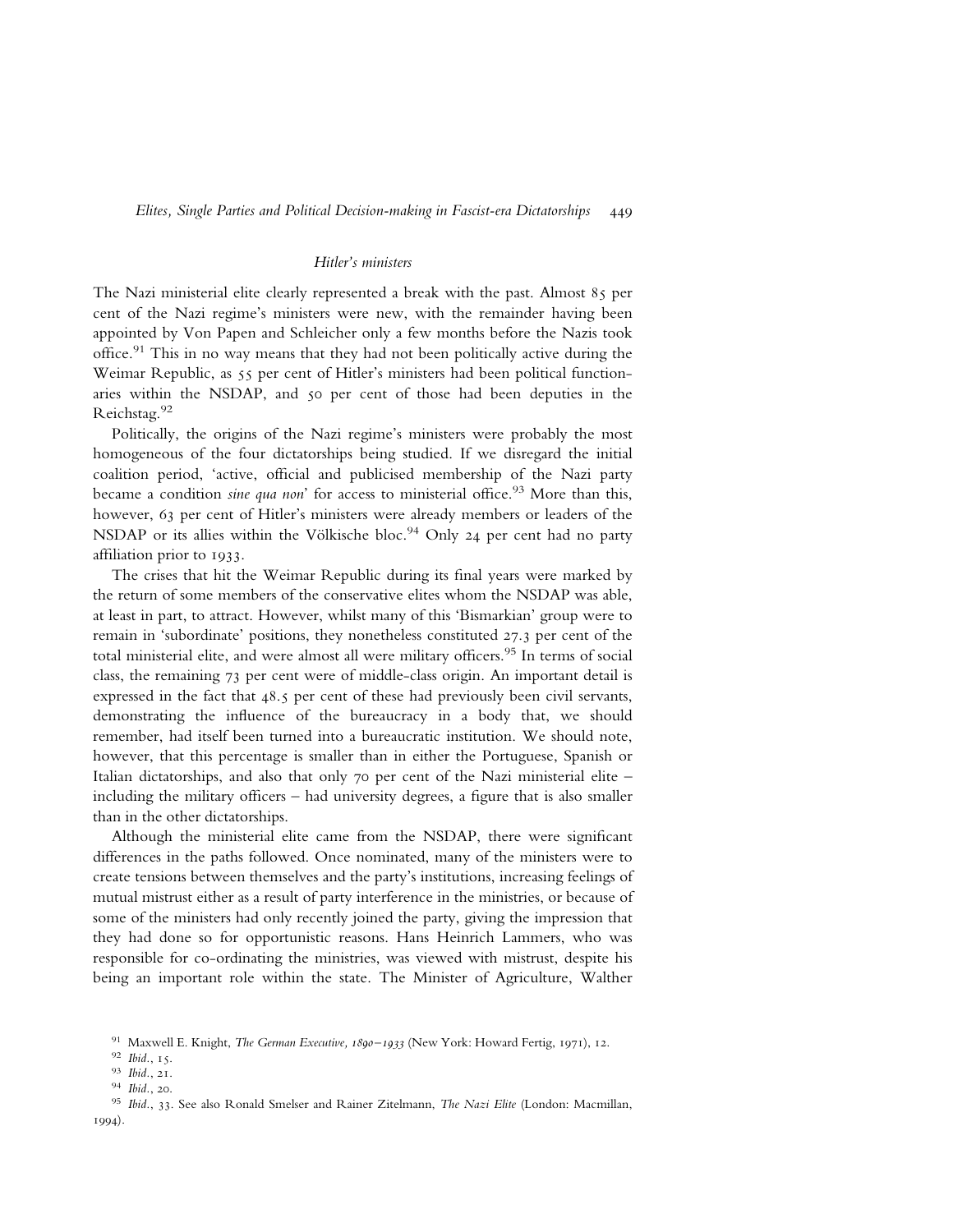Darré, was also a latecomer to the party, although he was more 'ideological', <sup>96</sup> whereas Wilhelm Frick, for example, was an early member of the party. However, such distinctions were to become increasingly irrelevant as such criteria were often no more than 'positional' – that is, they were used in defence of ministerial authority before agencies that were either autonomous or linked to party institutions.

The status associated with ministerial rank diminished as both a de facto and symbolic position of power within National Socialism with the rapid emergence of various parastatal structures with parallel powers. Whilst the ministerial elite was more politically homogeneous, the initial pressure from several Nazi ministers to create a centralised dictatorship based on the control of the administration led to its swift dissolution under pressure from the party, the Schutz Staffen (SS) and other parallel institutions - very often with Hitler's support. Within National Socialism, according to M. Broszat, three distinct centres of power began to emerge within a structure that was in a tense and unstable balance: `the single party monopoly, the centralised governmental dictatorship and the absolutism of the Führer . . . undermin[ed] the unity of the government and the monopoly of government by the Reich cabinet'.<sup>97</sup> Special authorities, which were under Hitler's direct control, soon developed alongside the ministries at the same time as several political and police organisations, some of which were controlled by the NSDAP and others by the SS, began to act independently of the government.

Amongst the former were organisations such as the `German Road System', the `Labour Service' and others, of which the most important were either more overtly political or repressive. The Hitler Youth, which remained under the party's control, was transformed into a Reich authority that was completely independent of the Ministry of Education, with the objective of becoming a counterweight to both the ministry and the armed forces in political and ideological education.<sup>98</sup> In a complex manner that generated innumerable tensions, the gradual removal of the police from the Interior Ministry into the hands of Himmler's SS is yet another example, while the latter was transformed into an institution that was at least formally dependent on the Party and on the state, but `which had detached itself from both and had became independent'.<sup>99</sup> Frick's Interior Ministry was thus emasculated and denied any practical authority over the police, just as the position of the Minister of Labour was also partially weakened with the independence of the DAF. $100$  If the Nazification of the administration was at times more superficial than real, the creation of those organisations that were viewed as parallel administrations represent the most extreme examples of the subversion of an authoritarian concept of

<sup>&</sup>lt;sup>96</sup> Anna Bramwell, Blood and Soil. Walther Darré and Hitler's Green Party (Bourne End: Kensal Press, 1985).

<sup>97</sup> Broszat, Hitler State, 262, 264.

<sup>&</sup>lt;sup>98</sup> For more on the relationship between the NSDAP, Hitler and the military elite see Klaus-Jürgen Müller, The army, politics and society in Germany, 1933-45 (Manchester: Manchester University Press,  $1987$ ,  $16-53$ .

<sup>99</sup> Ibid., 272.

<sup>100</sup> Peterson, Limits of Hitler's Power, 35-7, 77; Frei, L'Etat Hitlérien, 171.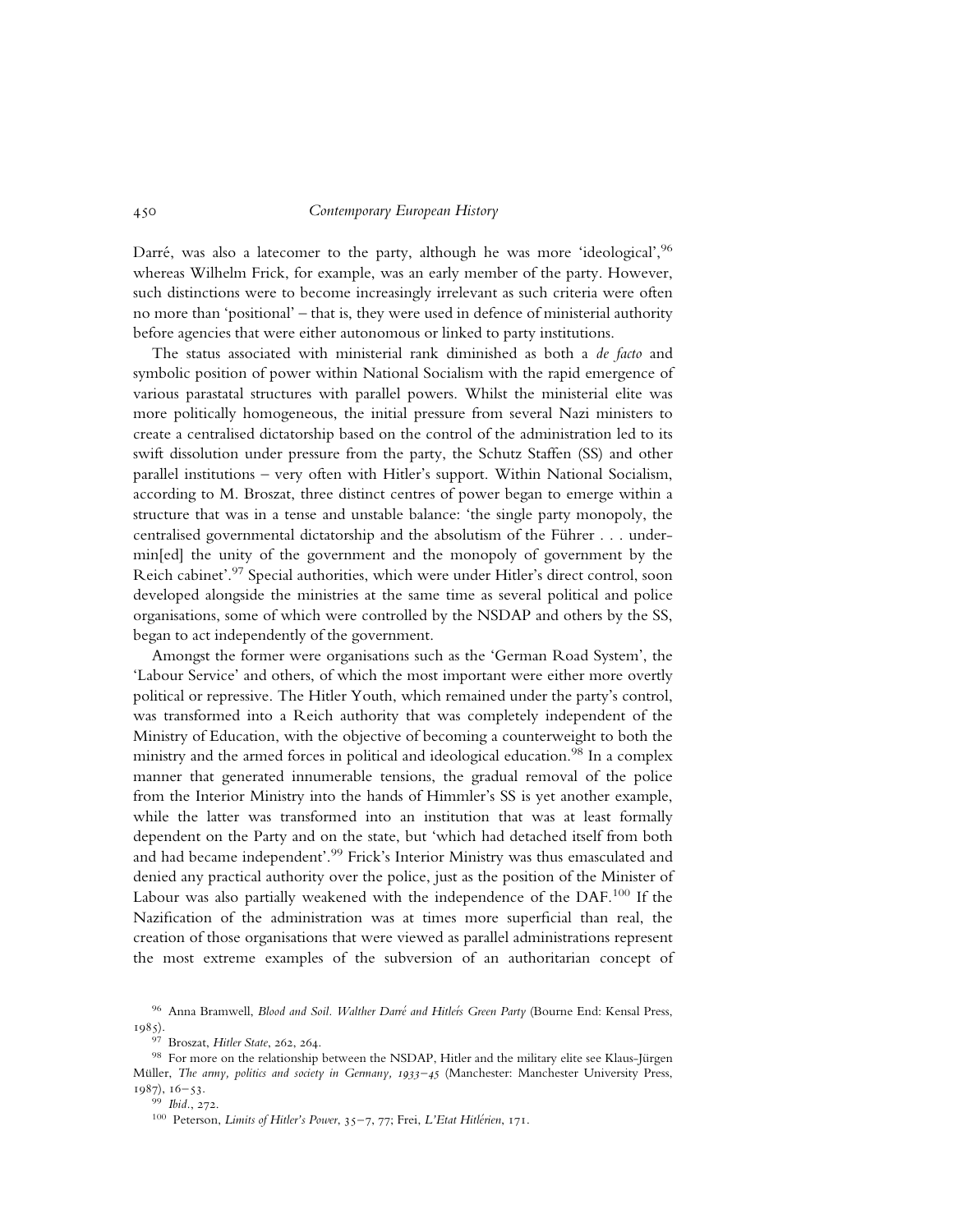government and state within the collection of dictatorships that have been associated with fascism.<sup>101</sup>

The German case is situated at the opposite end of the spectrum in terms of both the subordination of the ministerial elite and the means of access to a career that was almost exclusively determined by one's position as a leader of the NSDAP. The Nazi party was transformed into a very complex organisation, and many studies have pointed out that the leaders of the party 'became stuck midway through their journey toward the creation of a truly innovative, even revolutionary elite'.<sup>102</sup> Whilst the formal rigidity of many of the typologies that label National Socialism as an example of where 'the party commands the state' cannot be verified, it was in Nazi Germany that the single party not only obtained the greatest autonomy, but it was also the leading force in the drive to reduce the importance of the governmental and administrative elites and in the progressive and unstable `duality' of political power.

# Conclusions

In the transitions to authoritarianism that occurred during the 1920s and 1930s, there are no strict correlations existing between the violent ruptures with democracy in Portugal and Spain and the `legal' assumption of power in Germany and Italy with respect to their radicalisation following the consolidation of their respective dictatorial regimes. Salazar, who arrived in power after a *coup d'état*, and Franco, whose ascension was the result of a civil war, both had much greater room for manoeuvre than either Mussolini or Hitler, both of whom achieved their position through 'legal' routes and with the support of a radical right that was less inclined towards charismatic and totalitarian adventures.<sup>103</sup> The differences between them lay above all in the party and in the leader that dominated the transitional process rather than in the nature of the transition.

Whilst the taking of power was only possible with the support of other conservative and authoritarian groups, the nature of the leadership and its relationship with the party was the fundamental variable. As numerous historians have observed, the crucial element `is to what extent the fascist component emancipated itself from the initial predominance of its traditional conservative sponsors and to what degree it departed  $-$  once in power  $-$  from conventional forms/objectives of policy-making towards a more radical direction.'<sup>104</sup> The leader-party axis, even

<sup>103</sup> See Juan Linz and Alfred Stepan, eds., The Breakdown of Democratic Regimes (Baltimore: Johns Hopkins University Press, 1978); Dirk Berg-Schlosser and Jeremy Mitchell, eds., The Conditions of Democracy in Europe, 1919-1939 (London: Macmillan, 2000); Thomas Ertman, 'Democracy and Dictatorship in Inter-war Western Europe Revisited', World Politics, 50 (April 1998), 475-505; Nancy Bermeo, Getting Mad or Going Mad? Citizens, Scarcity and the Breakdown of Democracy in Inter-war Europe, Research Monograph Series 10 (Irvine, CA: University of California at Irvine, 1997).

<sup>104</sup> Aristotle A. Kallis, 'The "regime-model" of Fascism: a Typology', European History Quarterly, 30, 1 (2000), 96-7. See also Carl Levy, 'Fascism, National Socialism and Conservatives in Europe, 1914-1945: Issues for Comparativists', Contemporary European History, 8, 1 (1999), 97-126.

<sup>101</sup> Broszat, Hitler State,  $153-4$ .

<sup>102</sup> Kater, Nazi Party, 233.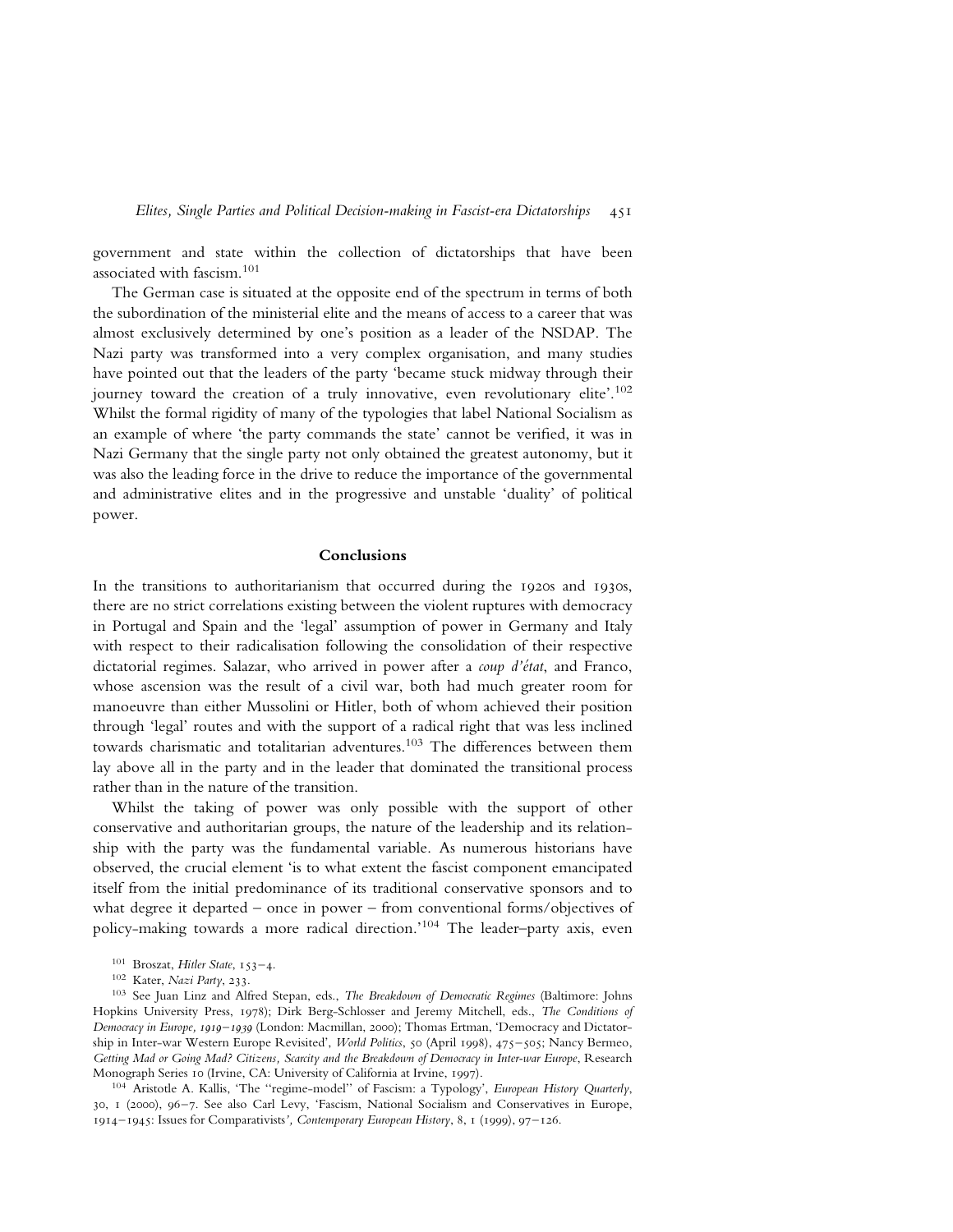when tense, appears to be for this very reason the fundamental element of radicalisation, of the diminution of the government, and of an opening that favoured `dualism'.

The boundaries of these regimes were fluid, demonstrating fascism's amazing ability to permeate the authoritarian right during the 1920s and 1930s, and to adapt its institutions, models and ideological components. The most paradigmatic case was, without doubt, that of Francoism during the 1940s, although Salazarism also emulated some aspects of Italian Fascism. The different approaches towards the resolution of what Robert Paxton has called the 'four-way struggle for dominance' (between the leader, his party, the regular state funcionaries and institutions like the Church, the army and the business elites), was, therefore, fundamental.<sup>105</sup>

The promotion of secretaries of the single parties to ministerial positions was an expression of the parties' symbolic value as well as an important element of political control. Only Salazarism mentioned the dictator-government having superiority over the party. Within Francoism, Italian Fascism and Nazism, the presence of the party secretaries in the government indicated both the increased legitimacy of the party and its precedence over the government and their pretentions to superiority, or at the very least, their equality with the `technico-bureacratic' and governmental components of the regime. Their presence also underlined the parties' pretensions to be an exclusive route to membership of the ministerial elite and the more senior positions within the state.

In relation to the recruitment methods and the political composition of the ministerial elites within the four regimes, the differences are clear, only the NSDAP and the PNF emerging as the sole source of recruitment for the government. As monocratic regimes, the dictatorships have been characterised as being `by a selectorate of one'  $-$  the dictator, whose patronage powers remained significant.<sup>106</sup> What is worth noting, however, is that the governing elites were chosen from the reservoir of Fascist and Nazi leaders, with few concessions being made to other avenues for promotion following the consolidation of the respective regimes, thereby providing both the PNF and the NSDAP with the legitimacy they required. Under Franco, although FET-JONS was to remain the dominant element, it was much more sensitive to the other `political families', particularly the armed forces and the Church. Salazarism occupied a different point on the spectrum, with a single party that had only a very weak fascist component and which had limited influence as a means of access to the government  $-$  albeit this was its main political  $function - an influence, moreover, that was to decline as political positions assumed$ more importance. As Clement Moore notes, `the party cannot establish its legitimacy, it would seem, unless it acquires some autonomy as an instrument for recruiting top political leaders. Thus dictators who attain power through other bases

<sup>105</sup> Robert O. Paxton, 'The Five Stages of Fascism', The Journal of Modern History, 70 (March 1998), 18.

<sup>108</sup> Robert D. Putnam, The Comparative Study of Political Elites (Eaglewood Cliffs: Prentice Hall,  $1976$ ,  $52-53$ .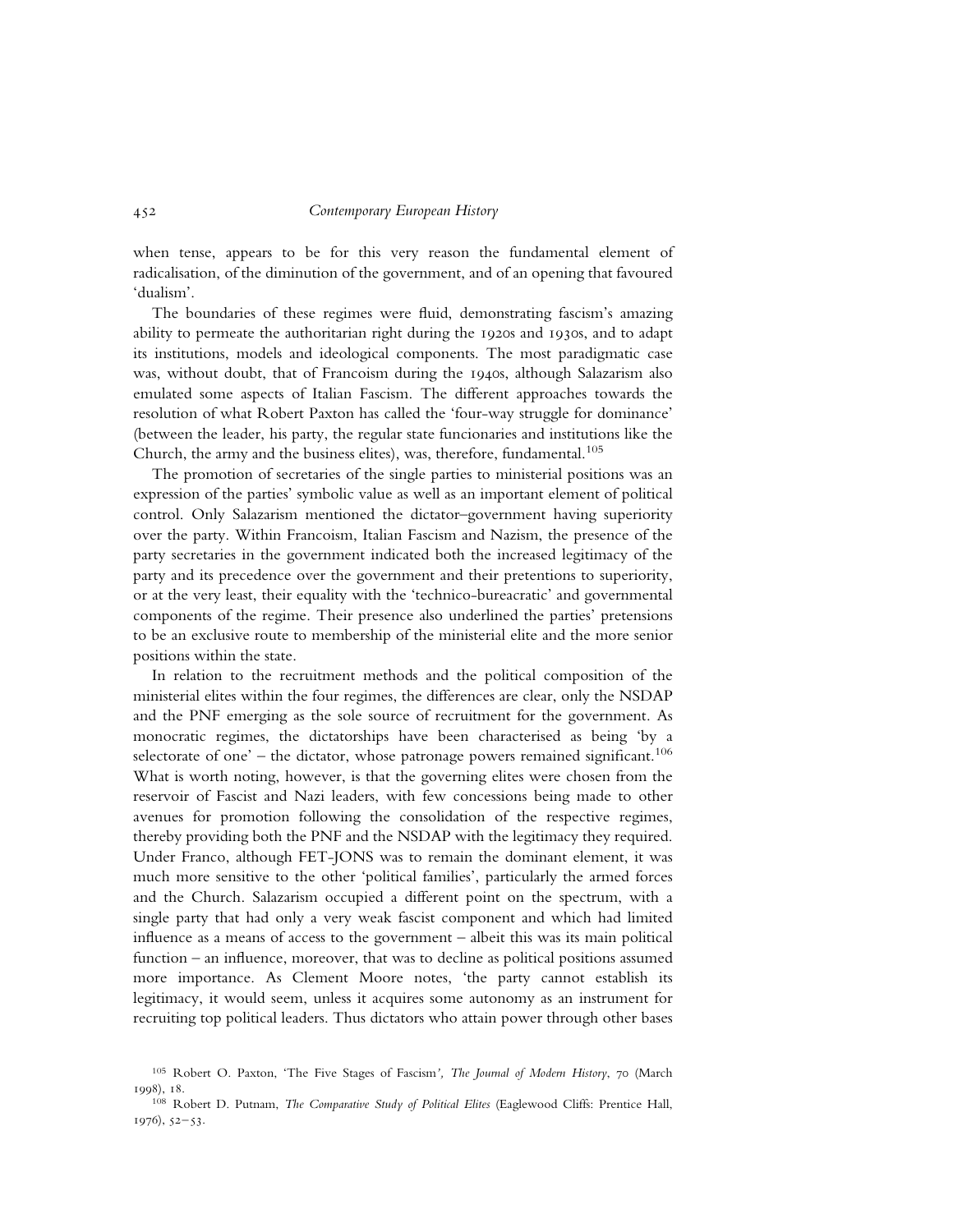of support often have difficulties creating a party to legimate their regimes.'107 Salazar created a party, but he only gave it very limited functions. The Portuguese case thus appears to confirm Juan Linz's theory that when the single party is weak, the possibility of becoming part of the governmental elite is limited `without belonging to one of the senior branches of the administration' or to one of the interest organisations, since the party is only a complementary guarantee.<sup>108</sup>

The dependence of the mobilisational political organisations, of the party or of the government and the ministries, constitutes yet another extremely interesting indicator as it highlights the important `tensions' that existed within the dictatorships associated with fascism. In the case of the militias, their direct dependence on the German, Italian and Spanish dictators disguised a wide variety of situations. Once again, Salazarism made the LP dependent on the Ministry of the Interior and ensured that it was always led by elements of the armed forces. It was only under Nazism that the SS achieved significant autonomy from both the state apparatus and the armed forces. With respect to the organisations dedicated to mass socialisation, that is the various youth, worker and dopolavoro and womens' organisations, the tension between the government and the party was an important factor within Francoism, Fascism and Nazism, with the party winning important battles, although, as we have noted above, with significant variations.

The balance set out above leads, therefore, to a degree of caution and, above all, to a critique of the typological rigidity that is based in party-state relations. The Portuguese case seems to be situated on one point of the spectrum. Not only was the government the locus of power  $-$  obtaining for itself fundamental political  $decision-making authority - but the single party had less influence either as a means$ of access to the government, or as an instrument for controlling civil society. Mussolini was very distrustful of the PNF for the simple reason that his dominance was much more fragile than was Hitler's over the NSDAP. Nevertheless, the PNF remained a central socialising agent of the regime and succeeded in becoming an important actor in the relocation of the government's political decision-making authority - something that did not happen in either Franco's Spain or Salazar's Portugal. It is only in Nazi Germany that the most important relocation of decisionmaking power to the autonomous politico-administrative organisations is visible. However, more than the domination of the party over the state, what is being dealt with is, above all, a radicalisation scale that is characterised by the diminution of the government, by the construction of parallel mass organisations and by the limited relocation of political decision-making power. This relocation is also fundamental for the approximation of the more charismatic leadership of Hitler and Mussolini,

<sup>&</sup>lt;sup>107</sup> Clement H. Moore, 'The Single Party as a source of Legitimacy', in Huntington and Moore, Authoritarian Politics, 51.

<sup>&</sup>lt;sup>108</sup> Juan J. Linz, see Viver Pi-Sunyer, El Personal Politico, 69. This is, moreover, the generic tendency for all political systems, in fact 'when the parties and the private sector are weak, public and semi-public organisations become natural sources of recruitment'. Cf. Jean Blondel, Government Ministers in the Contemporary World (London: Sage, 1985), 62.